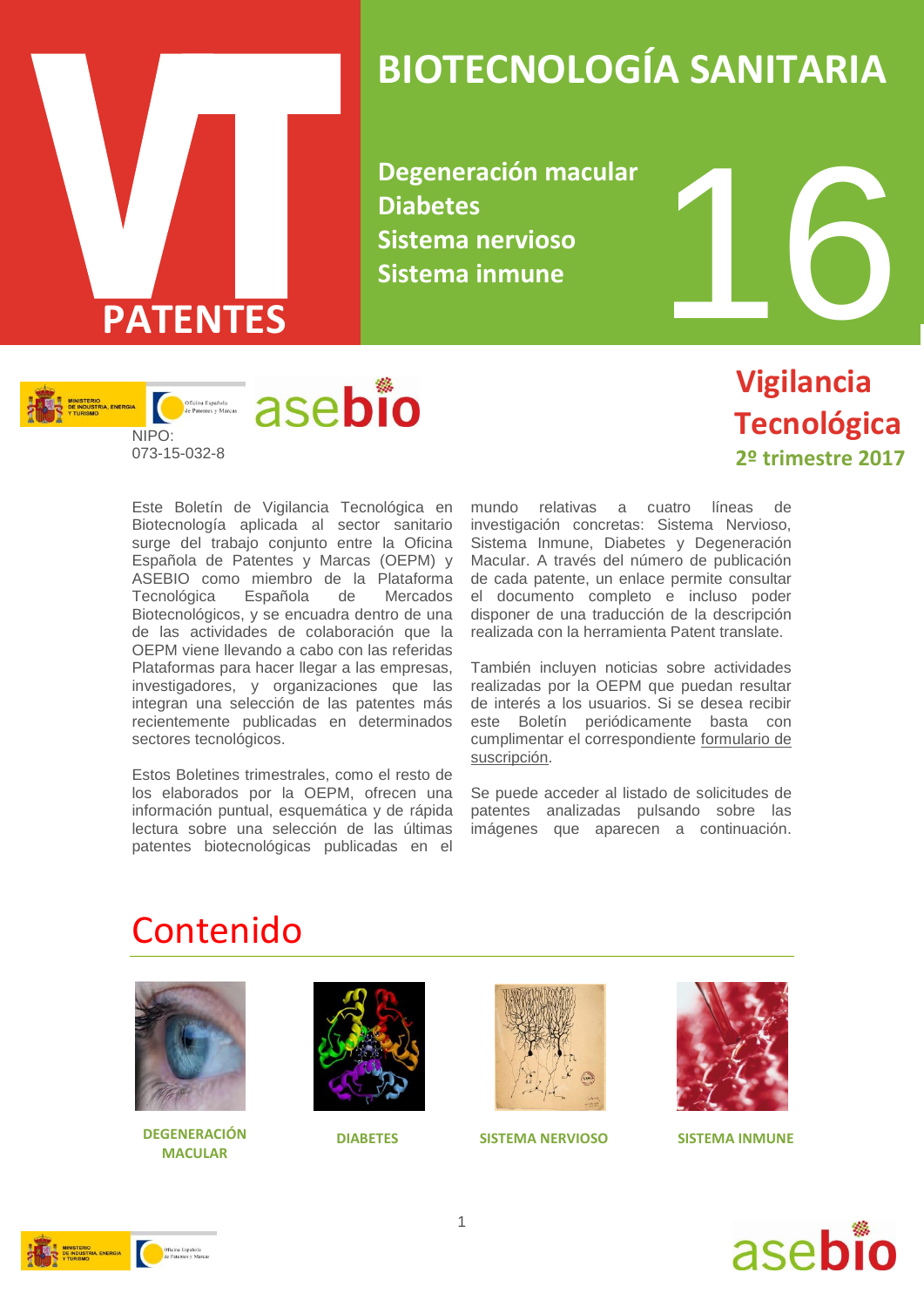# **Degeneración Macular**

| <b>Nº PUBLICACIÓN</b> | <b>SOLICITANTE</b>                                           | <b>CONTENIDO TÉCNICO</b>                                                                                                     |
|-----------------------|--------------------------------------------------------------|------------------------------------------------------------------------------------------------------------------------------|
| WO2017085550          | OLIX PHARMACEUTICALS INC [KR]                                | Treatment of age-related macular<br>degeneration using RNA complexes<br>that target MyD88 or TLR3                            |
| WO2017083791          | ICONIC THERAPEUTICS INC [US]                                 | Methods and compositions for<br>treating disorders associated with<br>pathological neovascularization                        |
| WO2017066529          | MASSACHUSETTS EYE AND EAR<br><b>INFIRMARY [US]</b>           | High-dose statins for age-related<br>macular degeneration                                                                    |
| WO2017062750          | THE TRUSTEES OF THE UNIV OF<br>PENNSYLVANIA [US]             | Compositions and methods useful in<br>treating Stargardt's disease and<br>other ocular disorders                             |
| WO2017026694          | RES COOP FOUND OF YEUNGNAM<br>UNIV [KR]                      | Pharmaceutical composition for<br>preventing or treating ocular<br>diseases, containing CD9 antibody<br>as active ingredient |
| WO2017079443          | SANOFI BIOTECHNOLOGY [FR];<br>REGENERON PHARMA [US]          | Compositions comprising il6r<br>antibodies for the treatment of<br>uveitis and macular edema and<br>methods of using same    |
| WO2017075212          | GENENTECH INC [US]; F HOFFMANN-<br>LA ROCHE AG [CH]          | Anti-HtrA1 antibodies and methods<br>of use thereof                                                                          |
| WO2017075259          | GENENTECH INC [US]; F HOFFMANN-<br>LA ROCHE AG [CH]          | Anti-factor D antibody formulations                                                                                          |
| WO2017075173          | GENENTECH INC [US]; F HOFFMANN-<br>LA ROCHE AG [CH]          | Anti-Factor D antibodies and<br>conjugates                                                                                   |
| WO2017072515          | SYNCONA MAN LLP [GB]                                         | Gene therapy                                                                                                                 |
| WO2017062649          | ALEXION PHARMA INC [US]; WANG YI<br>[US]; ROHRER BARBEL [US] | A method for treating age-related<br>macular degeneration in a patient                                                       |
| WO2017042239          | SYLENTIS SAU [ES]                                            | siRNA and their use in methods and<br>compositions for inhibiting the<br>expression of the CHI3L1 gene                       |
| WO2017042238          | SYLENTIS SAU [ES]                                            | siRNA and their use in methods and<br>compositions for inhibiting the<br>expression of the NRARP gene                        |



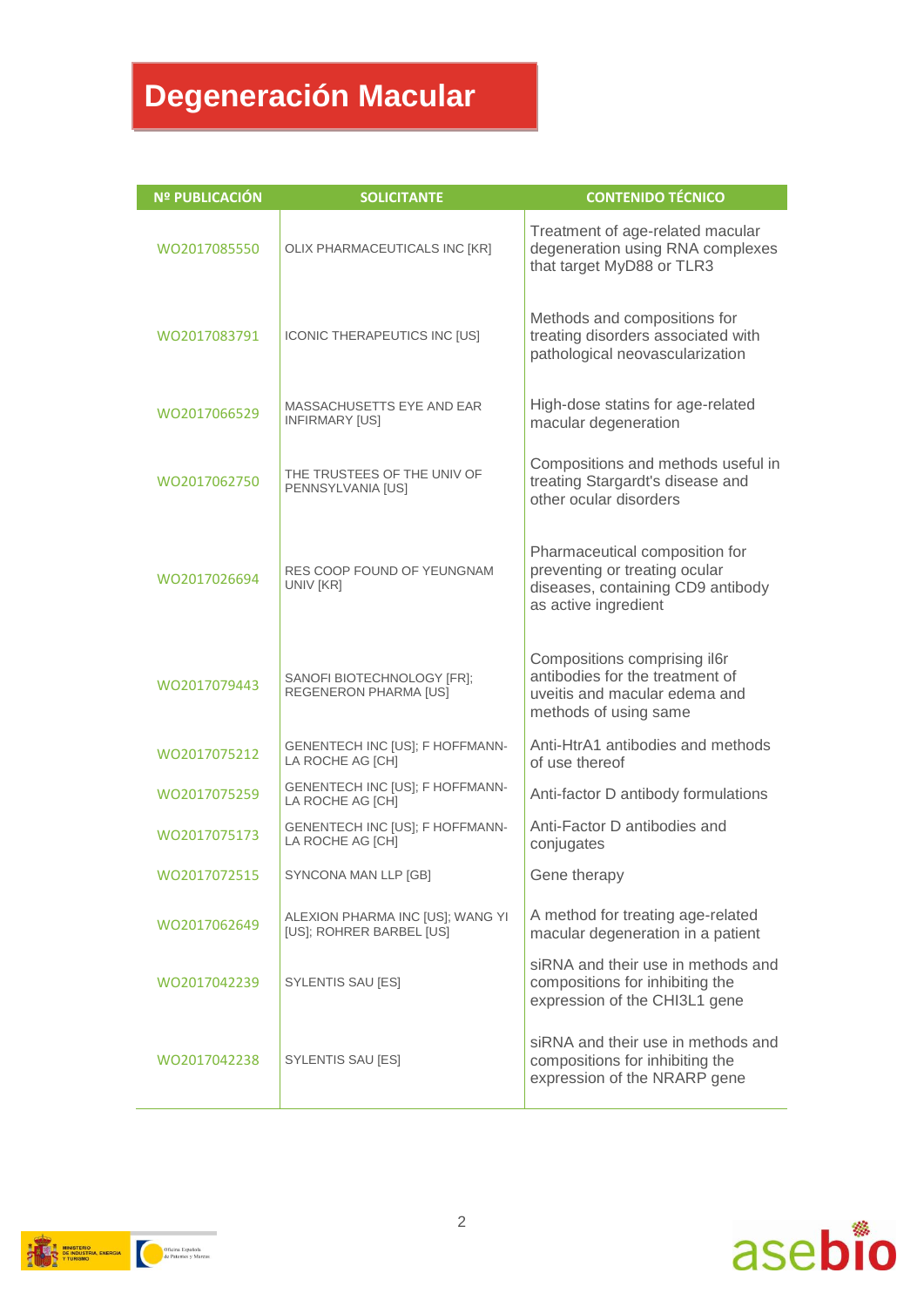## **Diabetes**

| <b>Nº PUBLICACIÓN</b> | <b>SOLICITANTE</b>                                                                                                                                                                                                 | <b>CONTENIDO TÉCNICO</b>                                                                                                                      |
|-----------------------|--------------------------------------------------------------------------------------------------------------------------------------------------------------------------------------------------------------------|-----------------------------------------------------------------------------------------------------------------------------------------------|
| WO2017091737          | MOLECULAR DEFENSES CORP [US]                                                                                                                                                                                       | Pharmaceutical formulations                                                                                                                   |
| WO2017086627          | <b>UBIPROTEIN CORP [KR]</b>                                                                                                                                                                                        | A method for extending half-life of a<br>protein                                                                                              |
| WO2017086703          | RETI MARK CO LTD [KR]; SEOUL NAT<br>UNIV BUNDANG HOSPITAL [KR]                                                                                                                                                     | Biomarker for diagnosing age-<br>related macular degeneration or<br>diabetic retinopathy and method for<br>diagnosis using same               |
| WO2017083925          | GARVAN INST MED RES [AU]                                                                                                                                                                                           | Compounds and methods for<br>treating metabolic disorders                                                                                     |
| WO2017079505          | <b>RES INST AT NATIONWIDE</b><br>CHILDREN'S HOSPITAL [US]                                                                                                                                                          | RNAse7 for treatment of bacterial<br>infection                                                                                                |
| WO2017078439          | DAEGU GYEONGBUK INST OF<br><b>SCIENCE AND TECH [KR]</b>                                                                                                                                                            | Pharmaceutical composition for<br>treating diabetes, comprising<br>pancreatic islet cells and elastin-like<br>artificial extracellular matrix |
| WO2017075583          | UNIV NEW YORK STATE RES FOUND<br>[US]; CALIFORNIA INST BIOMEDICAL<br>RES [US]                                                                                                                                      | Oxyntomodulin analogs and<br>methods of making and using same                                                                                 |
| WO2017074798          | MERCK SHARP & DOHME [US]; PALANI<br>ANANDAN [US]; NARGUND RAVI [US];<br>CARRINGTON PAUL E [US]; SAWYER<br>TOMI [US]; DENG QIAOLIN [US]; PESSI<br>ANTONELLO [IT]; BIANCHI ELISABETTA<br>[IT]; ORVIETO FEDERICA [IT] | Long-acting co-agonists of the<br>glucagon and GLP-1 receptors                                                                                |
| WO2017073786          | KIKKOMAN CORP [JP]                                                                                                                                                                                                 | Glucose dehydrogenase having<br>modified electron transfer<br>properties, and glucose<br>measurement method                                   |
| WO2017075505          | UNIV TUFTS [US]; TUFTS MEDICAL<br><b>CENTER [US]</b>                                                                                                                                                               | Novel polypeptides with improved<br>proteolytic stability, and methods of<br>preparing and using same                                         |
| WO2017074117          | YUHAN CORP [KR]                                                                                                                                                                                                    | Long-acting FGF21<br>fusion proteins and pharmaceutical<br>composition comprising same                                                        |
| WO2017074123          | YUHAN CORP [KR]                                                                                                                                                                                                    | Dual function proteins and<br>pharmaceutical composition<br>comprising same                                                                   |



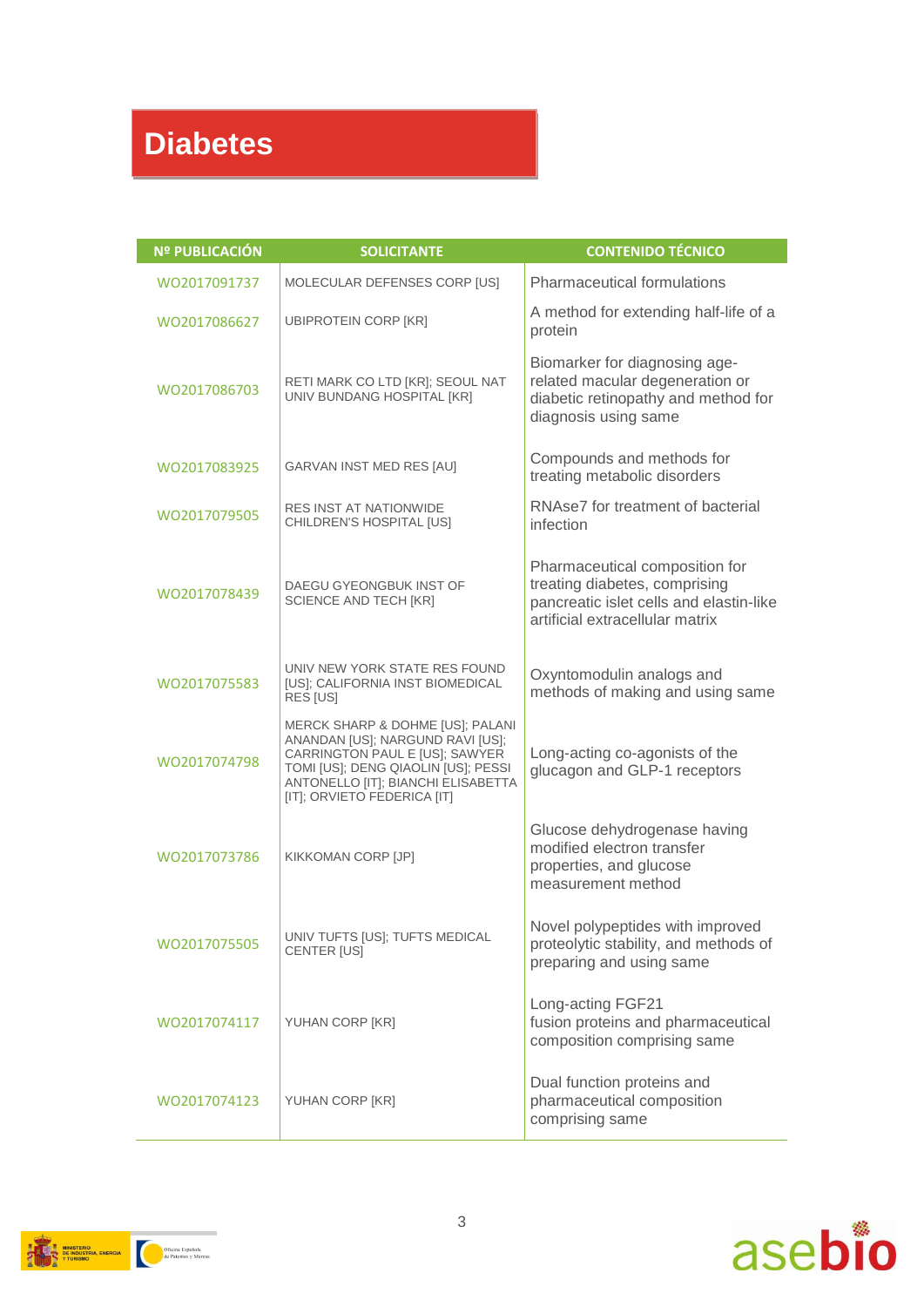| <b>Nº PUBLICACIÓN</b> | <b>SOLICITANTE</b>                                                                                                                                                                                                                                                                 | <b>CONTENIDO TÉCNICO</b>                                                                                                   |
|-----------------------|------------------------------------------------------------------------------------------------------------------------------------------------------------------------------------------------------------------------------------------------------------------------------------|----------------------------------------------------------------------------------------------------------------------------|
| WO2017073740          | UNIV SAITAMA MEDICAL [JP]                                                                                                                                                                                                                                                          | Method for producing pancreatic<br>endocrine cells, and<br>transdifferentiation agent                                      |
| WO2017070617          | UNIV CASE WESTERN RESERVE [US]                                                                                                                                                                                                                                                     | Diol-modified insulin analogues<br>containing a glucose-regulated<br>conformational switch                                 |
| WO2017070114          | JIA WEI [US]                                                                                                                                                                                                                                                                       | Diabetes-related biomarkers and<br>treatment of diabetes-related<br>conditions                                             |
| WO2017062334          | MERCK SHARP & DOHME [US]; AMBRX<br>INC [US]; GARBACCIO ROBERT M [US];<br>CARRINGTON PAUL E [US]; SEGHEZZI<br>WOLFGANG [US]; ERMAKOV GRIGORI<br>[US]; BIANCHI ELISABETTA [IT];<br>ORVIETO FEDERICA [IT]; KNUDSEN<br>NICK [US]; MANIBUSAN ANTHONY [US];<br><b>GATELY DENNIS [US]</b> | Antibody peptide conjugates that<br>have agonist activity at both the<br>glucagon and glucagon-like peptide<br>1 receptors |
| WO2017061750          | <b>COLLEGE OF MEDICINE POCHON CHA</b><br>UNIV INDUSTRY-ACADEMIC COOP<br>FOUND [KR]; REPUBLIC OF<br>KOREA(MANAGEMENT: RURAL DEV<br>ADMINISTRATION) [KR]                                                                                                                             | Pharmaceutical composition for<br>prevention or treatment of diabetic<br>foot ulcer                                        |
| WO2017059205          | IONIS PHARMACEUTICALS INC [US]                                                                                                                                                                                                                                                     | Combination therapy                                                                                                        |
| WO2017053622          | MIRAGEN THERAPEUTICS INC [US]                                                                                                                                                                                                                                                      | miR-19 modulators and uses thereof                                                                                         |
| WO2017052321          | HANMI PHARM IND CO LTD [KR]                                                                                                                                                                                                                                                        | Protein conjugate comprising<br>multiple bioactive polypeptides and<br>immunoglobulin Fc regions                           |
| WO2017048741          | ANTHROGENESIS CORP [US]                                                                                                                                                                                                                                                            | Treatment of diabetic peripheral<br>neuropathy using placental cells                                                       |
| WO2017047800          | UNIV TOHOKU [JP]                                                                                                                                                                                                                                                                   | Nucleic acid molecule                                                                                                      |
| WO2017044847          | SYMBIOCELLTECH LLC [US]                                                                                                                                                                                                                                                            | Neo-islets comprising stem and islet<br>cells and treatment of diabetes<br>mellitus therewith                              |
| WO2017039267          | HANMI PHARM IND CO LTD [KR]                                                                                                                                                                                                                                                        | Novel insulin analogs and use<br>thereof                                                                                   |
| WO2017041001          | THE CALIFORNIA INST FOR<br><b>BIOMEDICAL RES [US]</b>                                                                                                                                                                                                                              | Insulin immunoglobulin fusion<br>proteins                                                                                  |
| WO2017039345          | PUSAN NAT UNIV INDUSTRY-UNIV<br>COOP FOUND [KR]                                                                                                                                                                                                                                    | One-time-use amperometric<br>detection method for simultaneously<br>measuring hemoglobin and glycated<br>hemoglobin        |
| WO2017035472          | UNIV CALIFORNIA [US]                                                                                                                                                                                                                                                               | Chiral conversion of amyloid<br>proteins associated with diseases                                                          |



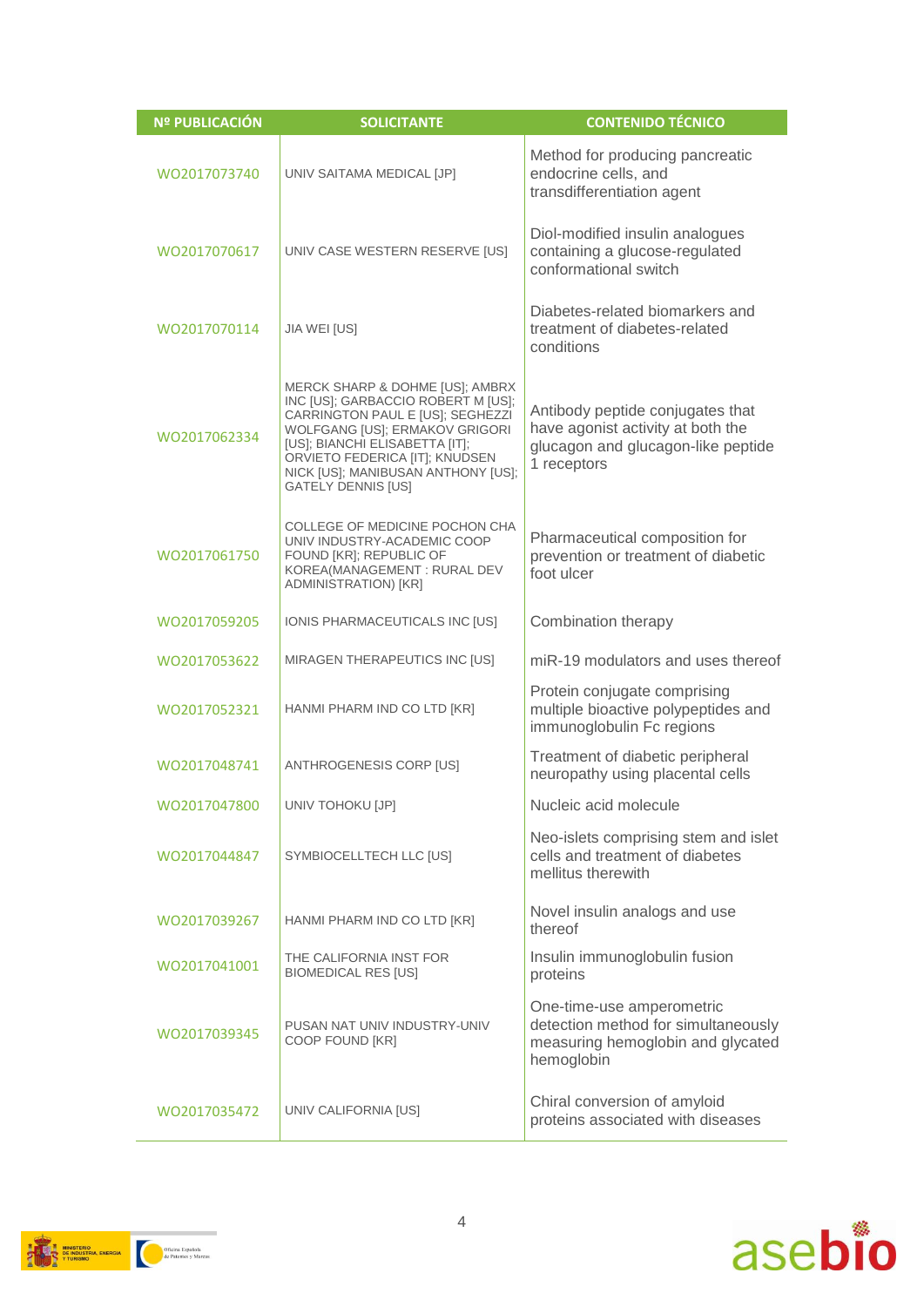| <b>Nº PUBLICACIÓN</b> | <b>SOLICITANTE</b>                                                                                                                       | <b>CONTENIDO TÉCNICO</b>                                                                                                                                                   |
|-----------------------|------------------------------------------------------------------------------------------------------------------------------------------|----------------------------------------------------------------------------------------------------------------------------------------------------------------------------|
| WO2017031985          | <b>BGI SHENZHEN [CN]</b>                                                                                                                 | Intestinal bacteria<br>Butyribacterintestini and application<br>thereof                                                                                                    |
| W02017026462          | KYOTO PREFECTURAL PUBLIC UNIV<br>CORP [JP]                                                                                               | Method for preparing brown<br>adipocyte                                                                                                                                    |
| WO2017024198          | THE TRUSTEES OF THE UNIV OF<br>PENNSYLVANIA [US]                                                                                         | GLP-1 and use thereof in<br>compositions for treating metabolic<br>diseases                                                                                                |
| WQ2017024076          | UNIV CALIFORNIA [US]                                                                                                                     | Cell transplantation device                                                                                                                                                |
| WO2017020786          | <b>GUANGZHOU ZHIYI PHARMACEUTICAL</b><br>INC [CN]                                                                                        | Application of bacteroides fragilis in<br>treating and/or preventing obesity or<br>diabetes                                                                                |
| WO2017019957          | NGM BIOPHARMACEUTICALS INC [US]                                                                                                          | Binding proteins and methods of<br>use thereof                                                                                                                             |
| WO2017018641          | POSCO [KR]; POSTECH ACADEMY-<br><b>INDUSTRY FOUND [KR]</b>                                                                               | Insulin receptor aptamer and<br>pharmaceutical composition<br>containing same<br>aptamer against insulin receptor and<br>pharmaceutical composition<br>containing the same |
| WO2017015760          | SOC DE COMMERCIALISATION DES<br>PRODUITS DE LA RECH APPLIQUEE<br>SOCPRA SCIENCES SANTE ET<br>HUMAINES S E C [CA]                         | A pharmaceutical preparation for<br>improving absorption and<br>postprandial hypoglycemic action of<br>insulin                                                             |
| WO2017015497          | INDIANA UNIV RES & TECH CORP [US];<br>UNIVERSITÉ LIBRE DE BRUXELLES<br>[BE]                                                              | Cell-free methylated and<br>unmethylated dna in diseases<br>resulting from abnormalities in blood<br>glucose levels                                                        |
| WO2017093465          | SANOFI SA [FR]                                                                                                                           | FGF21 variants                                                                                                                                                             |
| WO2017089612          | DOUBLEGOOD AB [SE]                                                                                                                       | Food supplement and composition<br>for treating the metabolic syndrome                                                                                                     |
| WO2017079768          | GENENTECH INC [US]; F HOFFMANN-<br>LA ROCHE AG [CH]                                                                                      | Methods of screening for<br>multispecific antibodies                                                                                                                       |
| WO2017081112          | ECOLE NAT VETERINAIRE [FR]; CHU<br>NANTES [FR]; UNIV DE NANTES [FR];<br>INSERM (INSTITUT NAT DE LA SANTÉ<br>ET DE LA RECH MÉDICALE) [FR] | Si-HPMC-encapsulated insulin-<br>producing cells for the treatment of<br>type 1 diabetes                                                                                   |
| WO2017077120          | BRAUN ALEXANDER [DE]; ELSNER<br>MARTIN [DE]; GRIEBLER CHRISTIAN<br>[DE]                                                                  | Diagnosis of diabetes                                                                                                                                                      |
| WO2017077016          | MEDIZINISCHE UNIVERSITÄT<br>INNSBRUCK [AT]; KING'S COLLEGE<br>LONDON [GB]                                                                | MicroRNA-122 in metabolic<br>diseases                                                                                                                                      |
| WO2017074715          | LILLY CO ELI [US]                                                                                                                        | Glucagon receptor agonists                                                                                                                                                 |
| WO2017066204          | <b>REGENERON PHARMA [US]</b>                                                                                                             | Antigen-binding proteins that<br>activate the leptin receptor                                                                                                              |



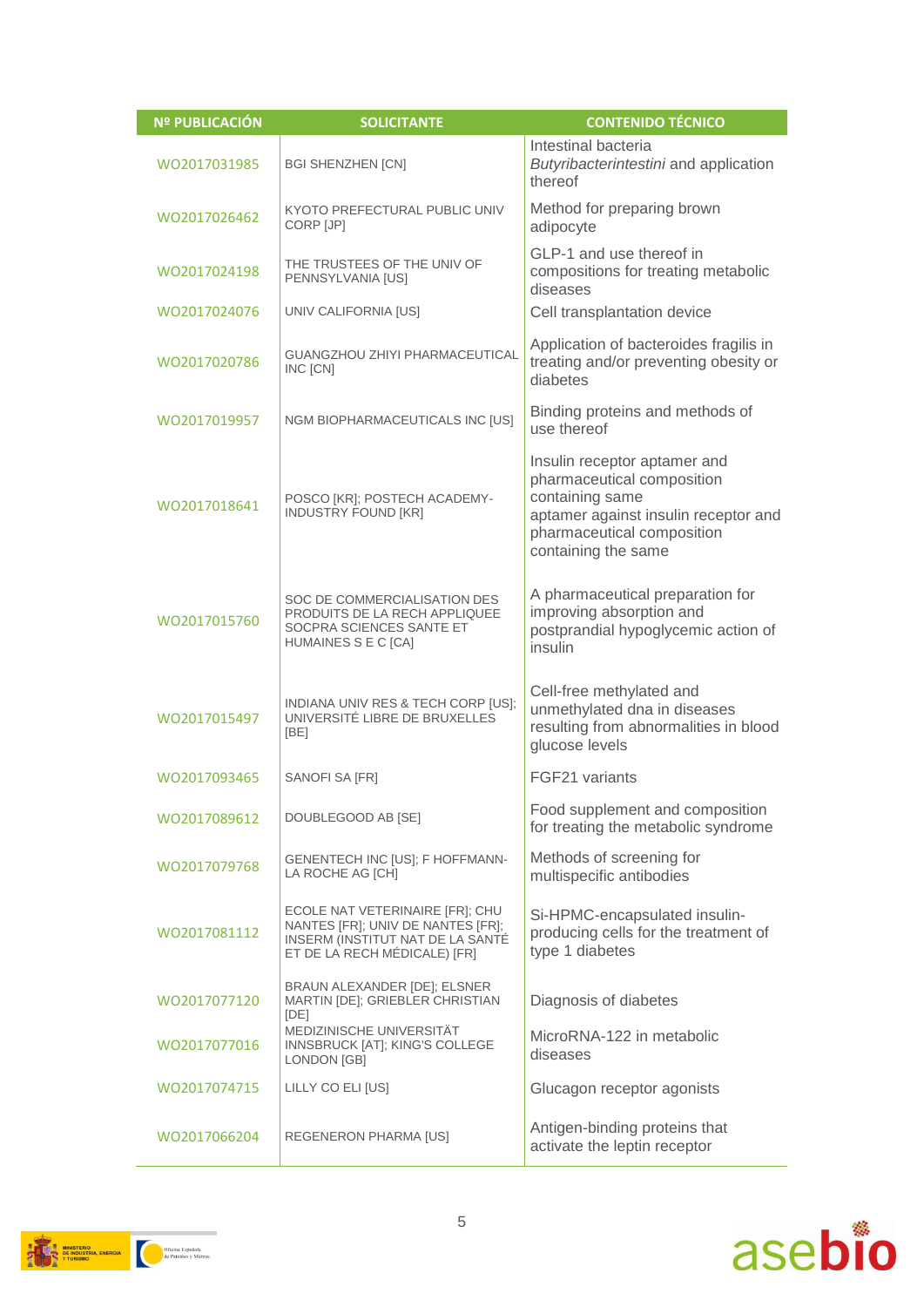| <b>Nº PUBLICACIÓN</b> | <b>SOLICITANTE</b>                                                                                                                                                                                                                                                                    | <b>CONTENIDO TÉCNICO</b>                                                                              |
|-----------------------|---------------------------------------------------------------------------------------------------------------------------------------------------------------------------------------------------------------------------------------------------------------------------------------|-------------------------------------------------------------------------------------------------------|
| WO2017074714          | LILLY CO ELI [US]                                                                                                                                                                                                                                                                     | Glucagon receptor agonists                                                                            |
| WO2017063657          | PHLOGO APS [DK]                                                                                                                                                                                                                                                                       | IL1RA-derived peptide antagonist                                                                      |
| WO2017055872          | UCL BUSINESS PLC [GB]                                                                                                                                                                                                                                                                 | Diabetes gene therapy                                                                                 |
| WO2017052455          | ANARA AB [SE]                                                                                                                                                                                                                                                                         | Amylase fragments for blood<br>glucose control                                                        |
| WO2017060179          | F HOFFMANN-LA ROCHE AG [CH];<br>HOFFMANN-LA ROCHE INC [US]                                                                                                                                                                                                                            | Therapeutic peptides                                                                                  |
| WO2017034956          | LILLY CO ELI [US]                                                                                                                                                                                                                                                                     | Rapid-acting insulin compositions                                                                     |
| WO2017042814          | YEDA RES & DEV [IL]                                                                                                                                                                                                                                                                   | Use of perforin positive immature<br>dendritic cells in disease treatment                             |
| WO2017050955          | INSERM (INSTITUT NAT DE LA SANTÉ<br>ET DE LA RECH MÉDICALE) [FR];<br>UNIVERSITÉ PARIS DESCARTES [FR];<br>ASSIST PUBLIQUE-HÔPITAUX DE<br>PARIS (APHP) [FR]; FOND IMAGINE<br>[FR]; CENTRE NAT DE LA RECH<br>SCIENT (CNRS) [FR]; CNAM -<br>CONSERVATOIRE NAT DES ARTS ET<br>MÉTIERS [FR] | Agents capable of inhibiting the<br>binding between leptin and<br>VEGF165                             |
| WO2017042751          | UNIV DE LOS ANDES [CL]                                                                                                                                                                                                                                                                | In vitro method for identifying a<br>pregnancy related disease                                        |
| WO2017046335          | INSERM (INSTITUT NAT DE LA SANTÉ<br>ET DE LA RECH MÉDICALE) [FR];<br>UNIVERSITÉ PARIS DESCARTES [FR];<br>CENTRE NAT DE LA RECH SCIENT<br>(CNRS) [FR]                                                                                                                                  | T cell receptors (TCR) and uses<br>thereof for the diagnosis and<br>treatment of diabetes             |
| WO2017042347          | UNIVERSITÉ CATHOLIQUE DE<br>LOUVAIN [BE]; WAGENINGEN UNIV [NL]                                                                                                                                                                                                                        | Use of pasteurized Akkermansia for<br>treating metabolic disorders                                    |
| WO2017042242          | <b>HELMHOLTZ ZENTRUM MUENCHEN -</b><br>DEUTSCHES FORSCHUNGSZENTRUM<br>FÜR GESUNDHEIT UND UMWELT<br>(GMBH) [DE]                                                                                                                                                                        | Novel IGFR-like receptor and uses<br>thereof                                                          |
| WO2017042238          | SYLENTIS SAU [ES]                                                                                                                                                                                                                                                                     | siRNA and their use in methods and<br>compositions for inhibiting the<br>expression of the NRARP gene |
| WO2017032798          | NOVO NORDISK AS [DK]                                                                                                                                                                                                                                                                  | Novel insulin derivatives and the<br>medical uses hereof                                              |
| WO2017032795          | NOVO NORDISK AS [DK]                                                                                                                                                                                                                                                                  | Novel insulin derivatives and the<br>medical uses hereof                                              |
| WO2017032815          | HELMHOLTZ ZENTRUM MÜNCHEN -<br>DEUTSCHES FORSCHUNGSZENTRUM<br>FÜR GESUNDHEIT UND UMWELT<br>(GMBH) [DE]                                                                                                                                                                                | Biomarkers for cardiometabolic<br>diseases                                                            |

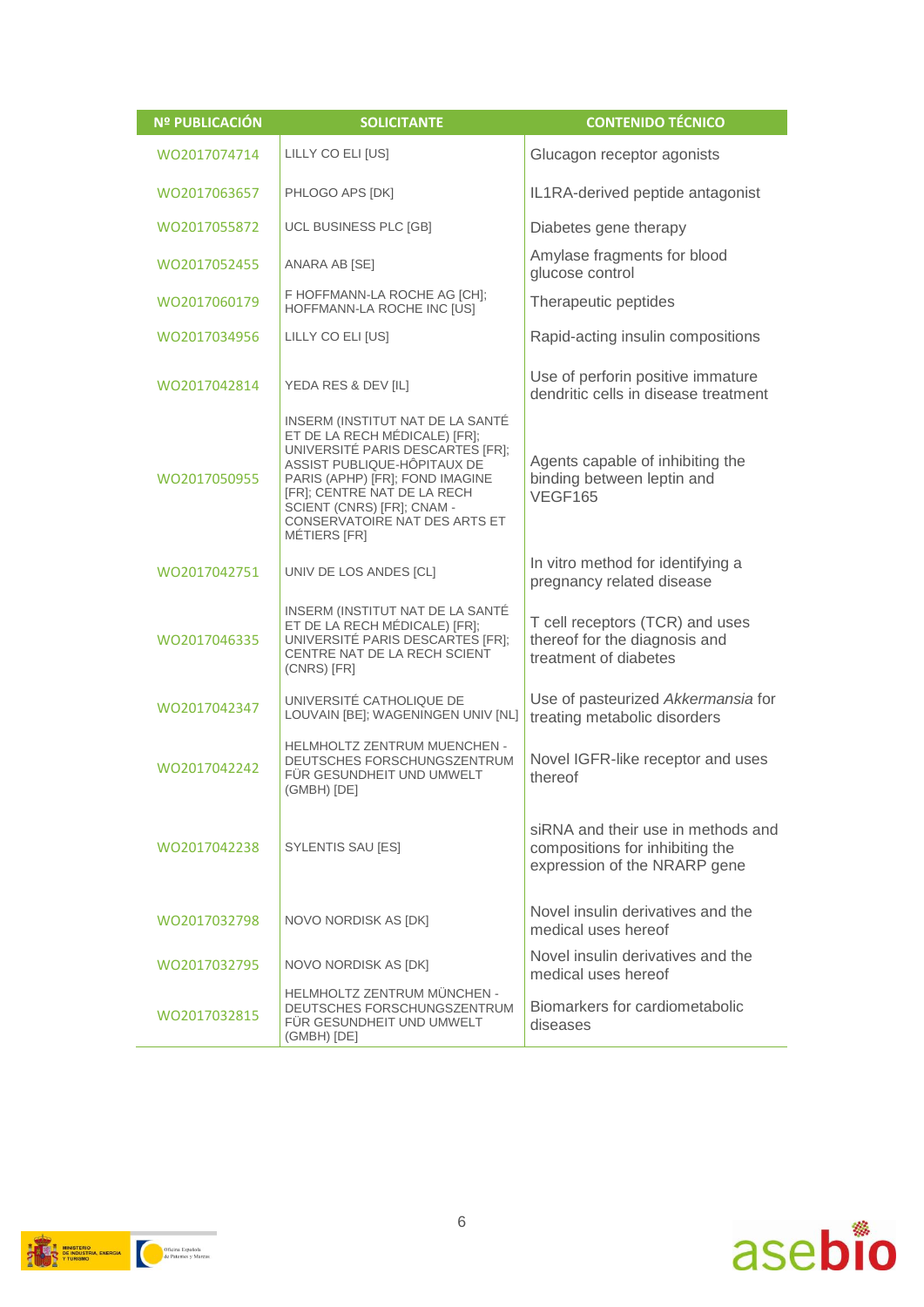#### **Sistema Nervioso**

| <b>Nº PUBLICACIÓN</b> | <b>SOLICITANTE</b>                                                                                                        | <b>CONTENIDO TÉCNICO</b>                                                                                                                   |
|-----------------------|---------------------------------------------------------------------------------------------------------------------------|--------------------------------------------------------------------------------------------------------------------------------------------|
| WO2017087868          | UNIV LELAND STANFORD JUNIOR<br>[US]                                                                                       | B-1a lymphocyte and/or macrophage<br>targeting and activation to treat medical<br>conditions with inflammatory or<br>autoimmune components |
| WO2017079834          | THE UNIV OF BRITISH COLUMBIA<br>[CA]                                                                                      | Epitopes in amyloid beta and<br>conformationally-selective antibodies<br>thereto                                                           |
| WO2017083700          | THE BOARD OF REGENTS OF THE<br><b>NEVADA SYSTEM OF HIGHER</b><br>EDUCATION ON BEHALF OF THE<br>UNIV OF NEVADA LAS VE [US] | Ligand-guided phagocytosis based<br>therapy for treatment of Alzheimer's<br>Disease and other neurodegenerative<br>diseases                |
| WO2017079832          | THE UNIV OF BRITISH COLUMBIA<br>[CA]                                                                                      | C-terminal epitopes in amyloid beta and<br>conformationally-selective antibodies<br>thereto                                                |
| WO2017079835          | THE UNIV OF BRITISH COLUMBIA<br>[CA]                                                                                      | Amyloid beta epitopes and antibodies<br>thereto                                                                                            |
| WO2017079831          | THE UNIV OF BRITISH COLUMBIA<br>[CA]                                                                                      | N-terminal epitopes in amyloid beta and<br>conformationally-selective antibodies<br>thereto                                                |
| WO2017079833          | THE UNIV OF BRITISH COLUMBIA<br>[CA]                                                                                      | Epitopes in amyloid beta mid-region and<br>conformationally-selective antibodies<br>thereto                                                |
| WO2017078175          | JAPAN ROYAL JELLY CO LTD [JP];<br>UNIV TOHOKU [JP]                                                                        | Enhancer of anti-dementia activity of royal<br>jelly                                                                                       |
| WO2017073798          | TEIJIN PHARMA LTD [JP]                                                                                                    | Pharmaceutical composition intended to<br>be administred to nasal mucosa                                                                   |
| WO2017070731          | INNATE IMMUNOTHERAPEUTICS<br>LTD [AU]                                                                                     | Compositions and methods for the<br>treatment of Alzheimer's disease                                                                       |
| WO2017065541          | DONGGUK UNIV INDUSTRY-<br>ACADEMIC COOP FOUND [KR];<br>UNIV-INDUSTRY COOP GROUP OF<br>KYUNG HEE UNIV [KR]                 | Composition for prevention or treatment of<br>degenerative brain diseases                                                                  |
| WO2017062983          | THE CHILDREN'S HOSPITAL OF<br>PHILADELPHIA [US]                                                                           | Compositions and methods for treating<br>Huntington's disease and related<br>disorders                                                     |



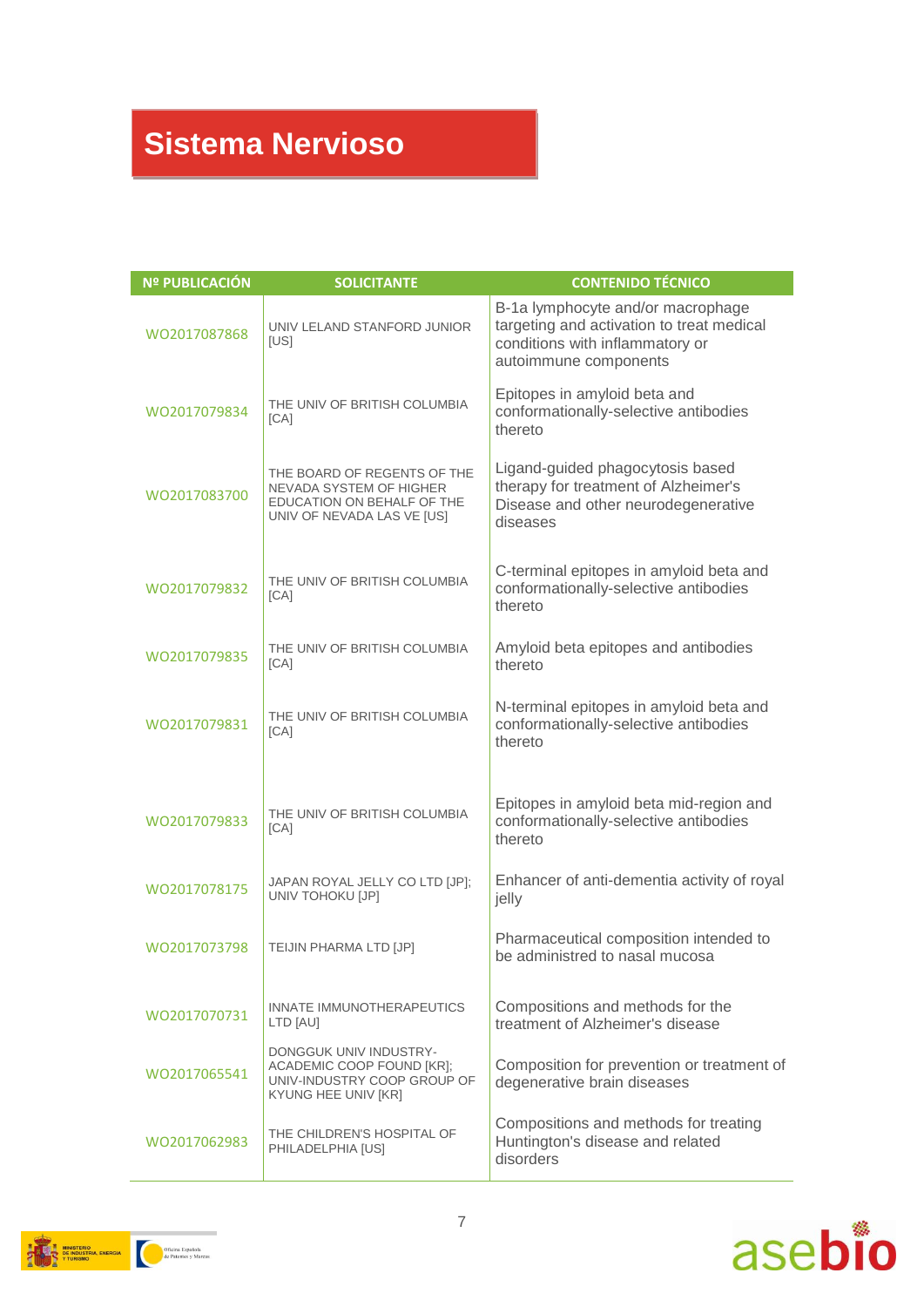| Nº PUBLICACIÓN | <b>SOLICITANTE</b>                                                                                                                                                                         | <b>CONTENIDO TÉCNICO</b>                                                                                                                                                                                |
|----------------|--------------------------------------------------------------------------------------------------------------------------------------------------------------------------------------------|---------------------------------------------------------------------------------------------------------------------------------------------------------------------------------------------------------|
| WO2017061818   | SAMSUNG LIFE PUBLIC WELFARE<br>FOUNDATION [KR]; INDUSTRY-<br>UNIVERSITY COOP FOUND<br>HANYANG [KR]; SNU R&DB FOUND<br>[KR]                                                                 | Mutant genes as diagnostic markers for<br>amyotrophic lateral sclerosis and<br>diagnostic method using same                                                                                             |
| WO2017057523   | KEIO UNIV [JP]                                                                                                                                                                             | Astrocyte-like cells and method for<br>preparing same                                                                                                                                                   |
| WO2017058895   | QUEST DIAGNOSTICS INVEST LLC<br>[US]                                                                                                                                                       | Amyloid beta detection by mass<br>spectrometry                                                                                                                                                          |
| WO2017053753   | SANGAMO BIOSCIENCES INC [US]                                                                                                                                                               | Htt repressors and uses thereof                                                                                                                                                                         |
| WO2017053838   | OKLAHOMA MED RES FOUND [US];<br>AXTELL ROBERT C [US]; STEINMAN<br>LAWRENCE [US]; UNIV LELAND<br>STANFORD JUNIOR [US]                                                                       | Biomarkers for assessing subjects with<br>multiple sclerosis                                                                                                                                            |
| WO2017043466   | EISAI R&D MAN CO LTD [JP]                                                                                                                                                                  | Anti-EphA4 antibody                                                                                                                                                                                     |
| WO2017044807   | UNIV COLUMBIA [US]                                                                                                                                                                         | Reduction of ER-MAM-localized APP-C99<br>and methods of treating Alzheimer's<br>disease                                                                                                                 |
| WO2017040813   | UNIV MASSACHUSETTS [US]                                                                                                                                                                    | Detection of gene loci with CRISPR<br>arrayed repeats and/or polychromatic<br>single guide ribonucleic acids                                                                                            |
| WO2017041037   | UNIV COLUMBIA [US]                                                                                                                                                                         | Disruption of the interaction between<br>amyloid beta peptide and dietary lipids                                                                                                                        |
| WO2017040594   | <b>CEDARS-SINAI MEDICAL CENTER</b><br>[US]                                                                                                                                                 | Novel blood cell biomarker for late onset<br>Alzheimer's disease                                                                                                                                        |
| WO2017039525   | <b>LOBSOR PHARMACEUTICALS AB</b><br>[SE]                                                                                                                                                   | Method of treating a dopamine related<br>disorder in a subject by administering<br>levodopa, in combination with a dopamine<br>decarboxylase inhibitor and a catechol-O-<br>methyltransferase inhibitor |
| WO2017039251   | CHA BIOTECH CO LTD [KR]                                                                                                                                                                    | Enhanced postnatal adherent cell, and<br>use for same                                                                                                                                                   |
| WO2017037324   | SERVICIO ANDALUZ DE SALUD<br>[ES]; FUNDACIÓN PÚBLICA<br>ANDALUZA PROGRESO Y SALUD<br>[ES]; UNIV SEVILLA [ES]                                                                               | Biomarkers for amyotrophic lateral<br>sclerosis (ALS)                                                                                                                                                   |
| WO2017034031   | NAT CENTER OF NEUROLOGY AND<br>PSYCHIATRY [JP]; UNIV TOKYO [JP];<br><b>SCHOOL CORP AZABU</b><br><b>VETERINARY MEDICINE</b><br>EDUCATIONAL INST [JP];<br>JUNTENDO EDUCATIONAL FOUND<br>[JP] | Autoimmune disease diagnosis method,<br>autoimmune disease diagnosis biomarker,<br>and autoimmune disease preventing or<br>treating agent                                                               |
| WO2017035472   | UNIV CALIFORNIA [US]                                                                                                                                                                       | Chiral conversion of amyloid proteins<br>associated with diseases                                                                                                                                       |



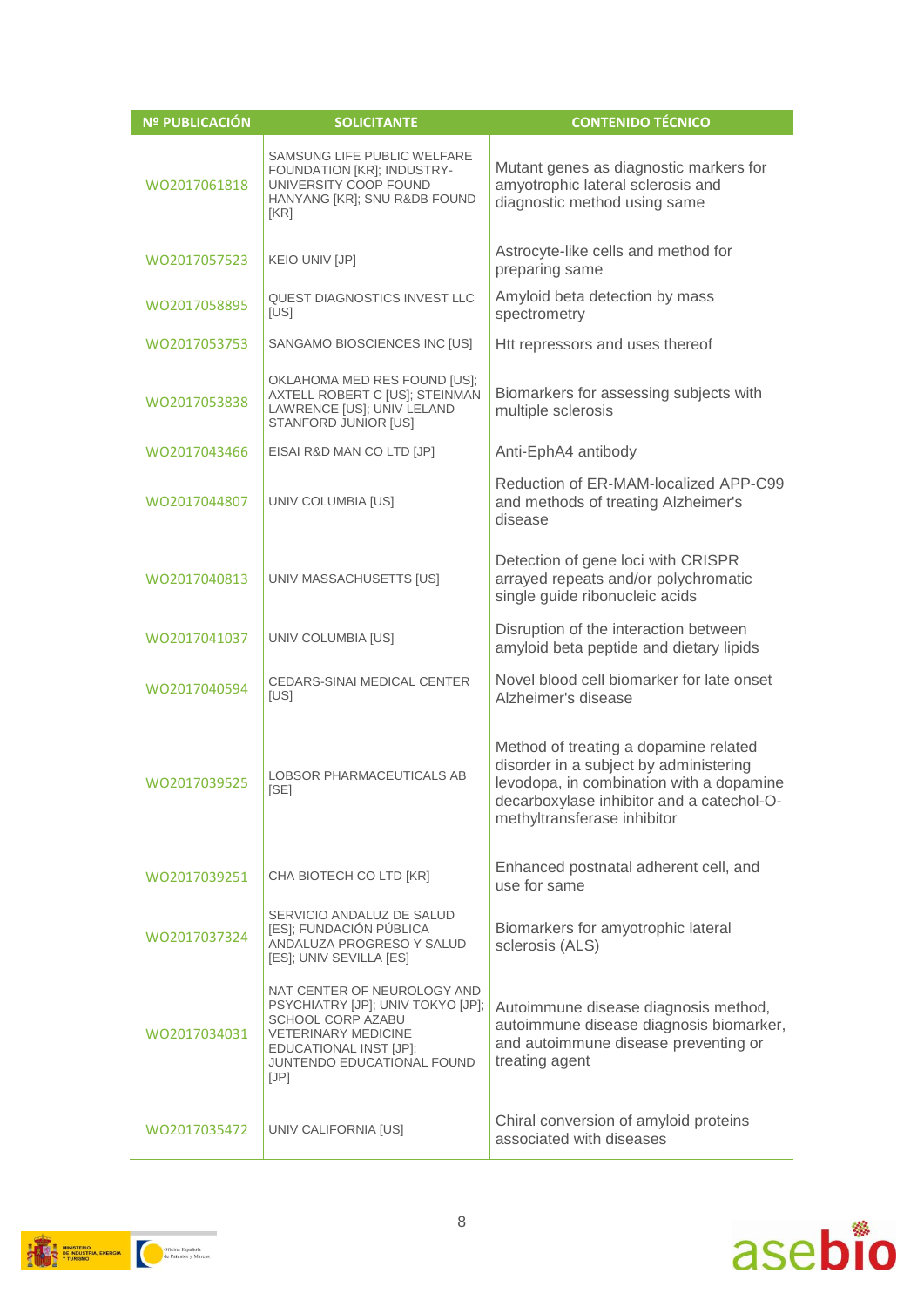| <b>Nº PUBLICACIÓN</b> | <b>SOLICITANTE</b>                                                                                                   | <b>CONTENIDO TÉCNICO</b>                                                                                                                                                                                                        |
|-----------------------|----------------------------------------------------------------------------------------------------------------------|---------------------------------------------------------------------------------------------------------------------------------------------------------------------------------------------------------------------------------|
| WO2017034244          | <b>IUCF-HYU (INDUSTRY-UNIVERSITY</b><br><b>COOP FOUND HANYANG</b><br>UNIVERSITY) [KR]                                | Peptide having effect of preventing or<br>treating central nervous system diseases<br>and pharmaceutical composition for<br>preventing and treating central nervous<br>system diseases, containing same as<br>active ingredient |
| WO2017030292          | UNIV SEOUL NAT R & DB FOUND<br>[KR]; KOREA RES INST OF<br><b>BIOSCIENCE AND</b><br><b>BIOTECHNOLOGY [KR]</b>         | Prevention and treatment of<br>neurodegenerative diseases through<br>autophagy activity mediated by ligand or<br>arginylated BiP binding to p62 ZZ domain                                                                       |
| WO2017028708          | SHANGHAI JIAO TONG UNIV<br>SCHOOL OF MEDICINE [CN]                                                                   | Recombinant lipoprotein modified by<br>monosialotetrahexosylganglioside and<br>application thereof                                                                                                                              |
| WO2017027691          | UNIV NEW YORK [US]                                                                                                   | Antibody-based molecules selective for<br>the {p}Ser404 Epitope of Tau and their<br>uses in the diagnosis and treatment of<br>tauopathy                                                                                         |
| WO2017027685          | UNIV NEW YORK [US]                                                                                                   | Antibody-based molecules specific for the<br>truncated Asp421 epitope of Tau and their<br>uses in the diagnosis and treatment of<br>tauopathy                                                                                   |
| WO2017027280          | THE J DAVID GLADSTONE INST A<br><b>TESTAMENTARY TRUST</b><br>ESTABLISHED UNDER THE WILL OF<br>J DAVID GLADSTONE [US] | Chemical reprogramming to generate<br>neuronal cells                                                                                                                                                                            |
| ES2600386             | <b>GRIFOLS WORLDWIDE</b><br><b>OPERATIONS LTD [IE]</b>                                                               | Método de diagnóstico in vitro de la<br>enfermedad de Alzheimer basado en el<br>nivel redox de la albumina en el líquido<br>cefalorraquídeo                                                                                     |
| WO2017019862          | TEVA PHARMA [IL]; TEVA PHARMA<br>[US]; LINDEN GALINA [IL]; COHEN<br>RAKEFET [IL]; LICHT DANIT [IL]                   | Combination formulation of laquinimod<br>and glatiramer acetate with amino acids                                                                                                                                                |
| WO2017015198          | COHERUS BIOSCIENCES INC [US]                                                                                         | Stable ageous formulations of<br>natalizumab                                                                                                                                                                                    |
| WO2017008638          | <b>CHANGCHUN BCHT</b><br>BIOTECHNOLOGY CO [CN]; UNIV<br>JILIN [CN]                                                   | Chimeric norovirus P particle and<br>preparation and use thereof                                                                                                                                                                |
| WO2017087677          | ALLERGAN INC [US]                                                                                                    | Botulinum toxin administration for<br>treatment of neurogenic detrusor<br>overactivity associated urinary<br>incontinence                                                                                                       |
| WO2017077329          | IMP INNOVATIONS LTD [GB];<br>FUNDACIÓ CENTRE DE<br>REGULACIÓ GENÒMICA [ES]                                           | Nucleic acids, peptides and methods                                                                                                                                                                                             |
| WO2017075432          | ALECTOR LLC [US]                                                                                                     | Anti-Siglec-9 antibodies and methods of<br>use thereof                                                                                                                                                                          |



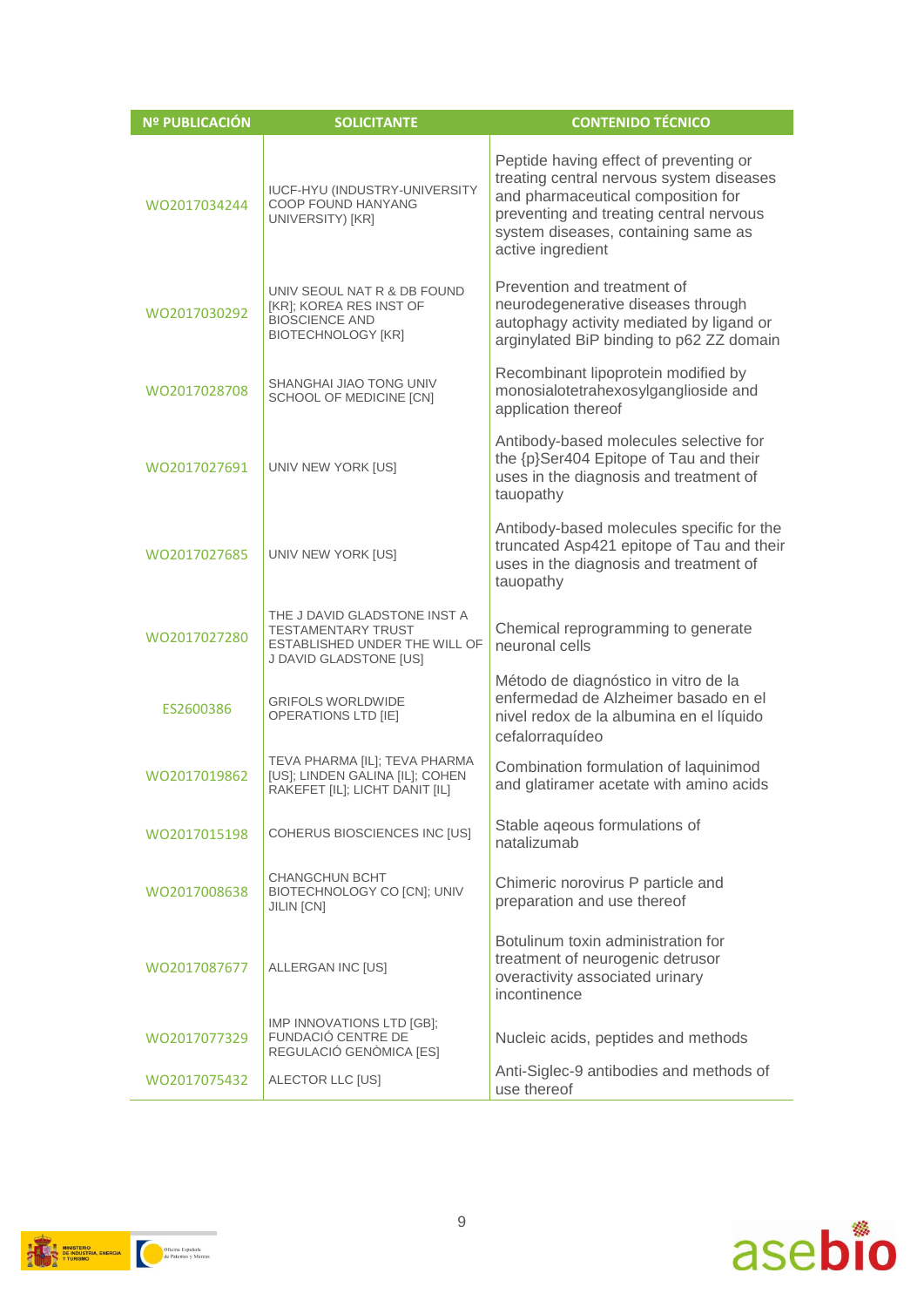| <b>Nº PUBLICACIÓN</b> | <b>SOLICITANTE</b>                                                                                                                                                                                                                                                                    | <b>CONTENIDO TÉCNICO</b>                                                                                                                   |
|-----------------------|---------------------------------------------------------------------------------------------------------------------------------------------------------------------------------------------------------------------------------------------------------------------------------------|--------------------------------------------------------------------------------------------------------------------------------------------|
| WO2017085214          | GEROA DIAGNOSTICS S L [ES]                                                                                                                                                                                                                                                            | Lactoferrin for use in the diagnosis or<br>prognosis of Alzheimer's disease, or in the<br>diagnosis of Parkinson's disease                 |
| WO2017075535          | OXEIA BIOPHARMACEUTICALS INC<br>[US]                                                                                                                                                                                                                                                  | Methods of treating neurodegenerative<br>conditions                                                                                        |
| WO2017066657          | AQUINNAH PHARMACEUTICALS<br>INC [US]; UNIV BOSTON [US];<br>LARSEN GLENN R [US]; WOLOZIN<br>BENJAMIN [US]; VANDERWEYDE<br>TARA [US]; APICCO DANIEL J [US]                                                                                                                              | Nucleic acid based TIA-1 inhibitors                                                                                                        |
| WO2017062682          | GENENTECH INC [US]; F HOFFMAN<br>LA-ROCHE AG [CH]                                                                                                                                                                                                                                     | Method for treating multiple sclerosis                                                                                                     |
| WO2017077066          | FRAUNHOFER-GESELLSCHAFT<br>ZUR FÖRDERUNG DER<br>ANGEWANDTEN FORSCHUNG EV<br>[DE]                                                                                                                                                                                                      | Composition comprising a biocompatible<br>and biodegradable polymer, nanocarries<br>and a drug and methods of making and<br>using the same |
| WO2017062672          | ALECTOR LLC [US]                                                                                                                                                                                                                                                                      | Anti-TREM2 antibodies and methods of<br>use thereof                                                                                        |
| WO2017051135          | NEURONAX [FR]                                                                                                                                                                                                                                                                         | Cyclic polypeptides, method for obtaining<br>said polypeptides and the therapeutic use<br>thereof                                          |
| WO2017072090          | <b>GLAXOSMITHKLINE IP DEV LTD</b><br>[GB]                                                                                                                                                                                                                                             | Combination therapy                                                                                                                        |
| WO2017059122          | THE US SECRETARY DEPT OF HEALTH AND<br>HUMAN [US]<br>US HEALTH [US]                                                                                                                                                                                                                   | Methods of treating and preventing<br>amyotrophic lateral sclerosis                                                                        |
| WO2017064308          | PROQR THERAPEUTICS II B V [NL]                                                                                                                                                                                                                                                        | Antisense oligonucleotides for use in<br>treating Alzheimer's disease                                                                      |
| WO2017060510          | INSERM (INSTITUT NAT DE LA<br>SANTÉ ET DE LA RECH MÉDICALE)<br>[FR]; UNIVERSITÉ PARIS-SUD [FR];<br>COMMISSARIAT À L'ÉNERGIE<br>ATOMIQUE ET AUX ÉNERGIES<br>ALTERNATIVES [FR]; UNIVERSITÉ<br>PIERRE ET MARIE CURIE (PARIS 6)<br>[FR]; ASSIST PUBLIQUE-HÔPITAUX<br>DE PARIS (APHP) [FR] | Methods and pharmaceutical<br>compositions for the treatment of<br>Alzheimer's disease                                                     |
| WO2017055542          | F HOFFMANN-LA ROCHE AG [CH];<br>HOFFMANN-LA ROCHE INC [US]                                                                                                                                                                                                                            | Bispecific anti-human CD20/human<br>transferrin receptor antibodies and<br>methods of use                                                  |
| WO2017055540          | F HOFFMANN-LA ROCHE AG [CH];<br>HOFFMANN-LA ROCHE INC [US]                                                                                                                                                                                                                            | Bispecific anti-human a-beta/human<br>transferrin receptor antibodies and<br>methods of use                                                |
| WO2017055487          | MAX-DELBRÜCK-CENTRUM FÜR<br>MOLEKULARE MEDIZIN IN DER<br>HELMHOLTZ-GEMEINSCHAFT [DE]                                                                                                                                                                                                  | A method for diagnosing a disease by<br>detection of circRNA in bodily fluids                                                              |



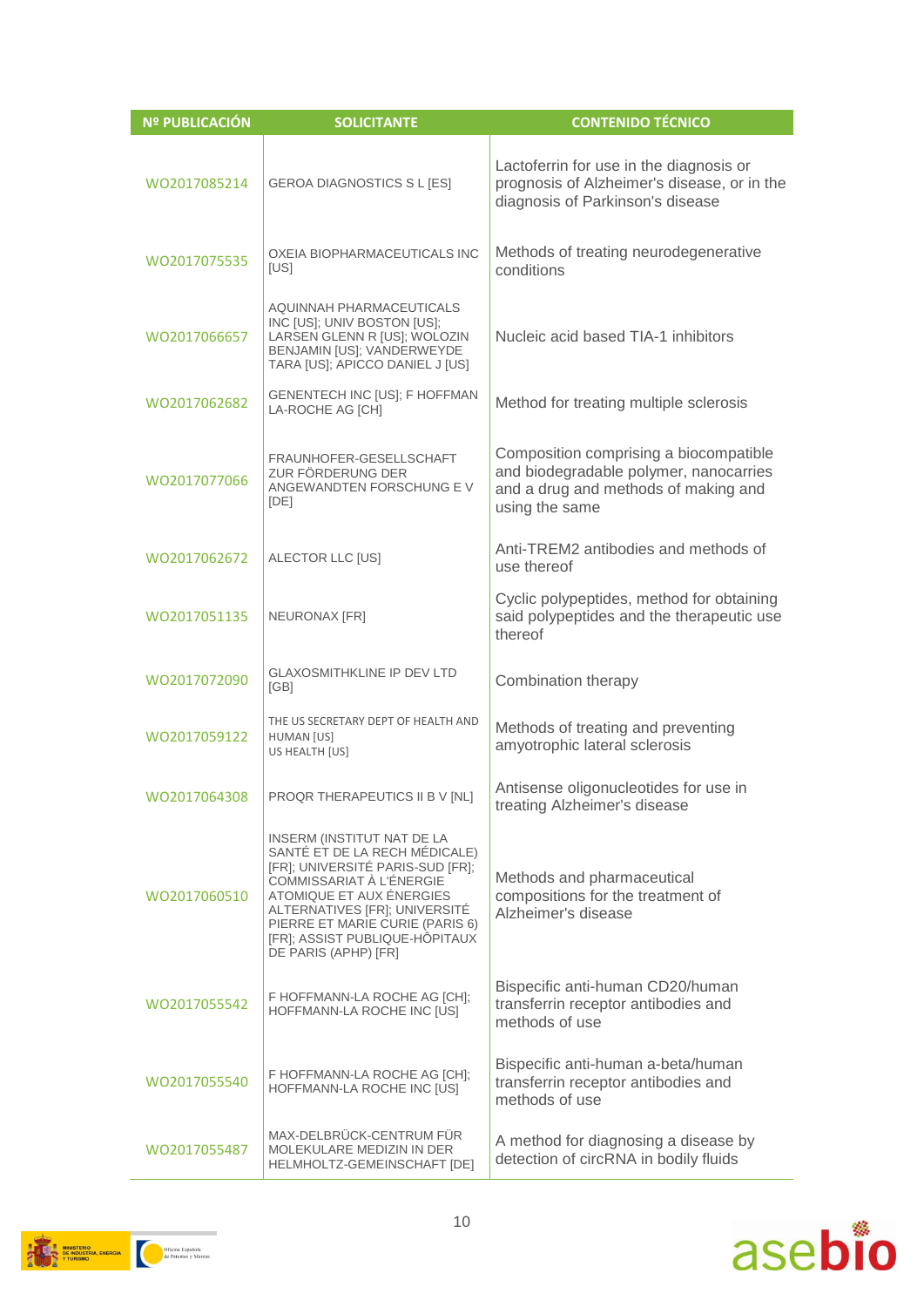| <b>Nº PUBLICACIÓN</b> | <b>SOLICITANTE</b>                                                                                                                                | <b>CONTENIDO TÉCNICO</b>                                                                                            |
|-----------------------|---------------------------------------------------------------------------------------------------------------------------------------------------|---------------------------------------------------------------------------------------------------------------------|
| WO2017044862          | ABBVIE INC [US]; ABBVIE<br><b>DEUTSCHLAND [DE]</b>                                                                                                | Methods for treating relapsing forms of<br>multiple sclerosis                                                       |
| WO2017042814          | YEDA RES & DEV [IL]                                                                                                                               | Use of perforin positive immature dendritic<br>cells in disease treatment                                           |
| WO2017071889          | CENTRE NAT RECH SCIENT [FR];<br>INST NAT DE LA SANTE ET DE LA<br>RECH MEDICALE (INSERM) [FR];<br>COLLEGE DE FRANCE [FR]; UNIV<br>PARIS CURIE [FR] | Homeoproteins for use in the treatment of<br>neurodegenerative disorders                                            |
| WO2017042577          | BV BIOMED LTD [GB]                                                                                                                                | Novel therapy                                                                                                       |
| WO2017050803          | UNIVERSITÄT DUISBURG-ESSEN<br>[DE]                                                                                                                | Agents inhibiting Kallikrein-8 for use in the<br>prevention or treatment of Alzheimer's<br>disease                  |
| WO2017046267          | TOPOSNOMOS LTD [DE]                                                                                                                               | Pharmaceutic agents for use in the<br>treatment of amyorotrophic lateral<br>sclerosis (ALS), and diagnostic methods |
| WO2017037057          | <b>HUMMINGBIRD DIAGNOSTICS</b><br>GMBH [DE]                                                                                                       | Novel miRNA biomarkers and use thereof                                                                              |
| EP3121277             | IMMUNAS PHARMA INC [JP]; NAT<br>CENTER FOR GERIATRICS AND<br><b>GERONTOLOGY [JP]</b>                                                              | Antibody capable of binding specifically to<br>Ab-oligomer, and use thereof                                         |
| WO2017013252          | ECOLE POLYTECHNIQUE FED DE<br>LAUSANNE (EPFL) [CH]                                                                                                | Bicistronic AAV vector for RNA<br>interference in ALS                                                               |
| WO2017016982          | F HOFFMANN-LA ROCHE AG [CH];<br>HOFFMANN-LA ROCHE INC [US];<br>ROCHE NIMBLEGEN INC [US]                                                           | <b>BACE1</b> inhibitor peptides                                                                                     |
| WO2017005734          | UCB BIOPHARMA SPRL [BE]                                                                                                                           | Tau-binding antibodies                                                                                              |
| WO2017030563          | <b>BIOGEN MA INC [US]</b>                                                                                                                         | <b>PEGylation method</b>                                                                                            |



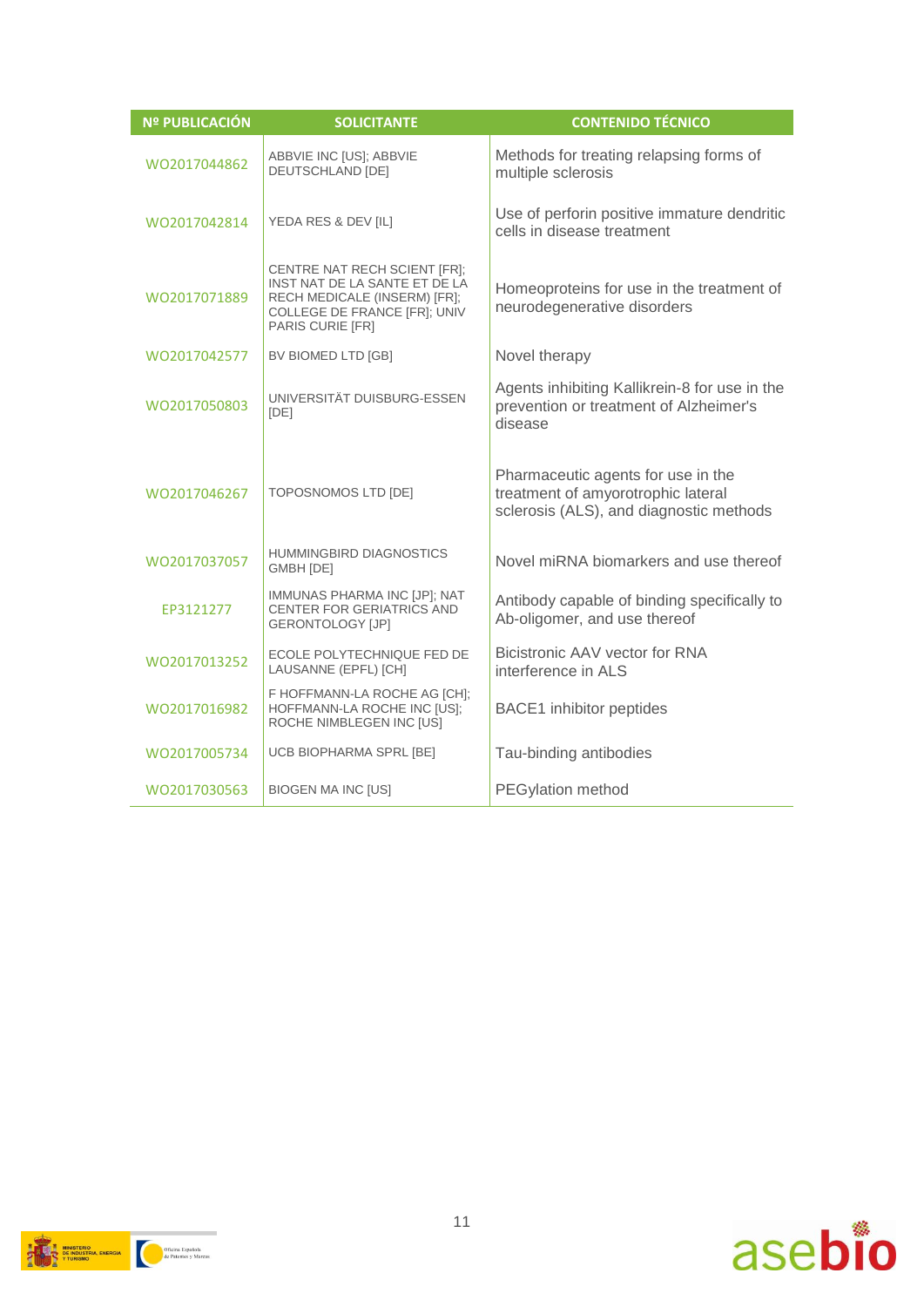### **Sistema Inmune**

| <b>Nº PUBLICACIÓN</b> | <b>SOLICITANTE</b>                                                                                                                                         | <b>CONTENIDO TÉCNICO</b>                                                                              |
|-----------------------|------------------------------------------------------------------------------------------------------------------------------------------------------------|-------------------------------------------------------------------------------------------------------|
| WO2017104779          | CHUGAI PHARMACEUTICAL CO LTD<br>[JP]                                                                                                                       | Anti-C5 antibodies and methods of<br>use                                                              |
| WO2017087735          | MILLENNIUM PHARM INC [US]                                                                                                                                  | Method for treating Crohn's disease                                                                   |
| WO2017087838          | <b>GEORGE MASON UNIV [US]</b>                                                                                                                              | Dual inhibitory action peptidomimetic<br>inhibitor for IL-33 and IL-1beta                             |
| WO2017082562          | SAMSUNG LIFE PUBLIC WELFARE<br><b>FOUNDATION [KR]</b>                                                                                                      | Stem cell with suppressed SOCS<br>and improved immunosuppressive<br>ability and use thereof           |
| WO2017079430          | <b>BIOINCEPT LLC [US]</b>                                                                                                                                  | Peptides and methods of treating<br>endometriosis using the same                                      |
| WO2017079639          | <b>MAYO FOUNDATION [US]</b>                                                                                                                                | Methods and materials for treating<br>autoimmune conditions                                           |
| WO2017075522          | UNIV TUFTS [US]; TUFTS MEDICAL<br><b>CENTER [US]</b>                                                                                                       | GLP-2 polypeptides with improved<br>proteolytic stability, and methods of<br>preparing and using same |
| WO2017070076          | <b>ALBERT EINSTEIN COLLEGE</b><br>MEDICINE INC [US]                                                                                                        | Therapeutic TNFR-1B targets and<br>uses thereof                                                       |
| WO2017067480          | INST OF BIOTECHNOLOGY ACAD OF<br>MILITARY MEDICAL SCIENCES PLA<br>[CN]                                                                                     | Human-derived anti-human multi-<br>subtype interferon $\alpha$ antibody and<br>application thereof    |
| WO2017066136          | EUREKA THERAPEUTICS INC [US]                                                                                                                               | Antibody agents specific for human<br>CD19 and uses thereof                                           |
| WO2017063196          | SHENZHEN INST OF ADV TECH CAS<br>[CN]; THE TRUSTEES OF THE UNIV OF<br>PENNSYLVANIA [US]                                                                    | C-Rel-specific siRNA and application<br>thereof for treating autoimmune<br>psoriasis                  |
| WO2017062685          | <b>BIONIZ LLC [US]</b>                                                                                                                                     | Modulating gamma - c -cytokine<br>activity                                                            |
| WO2017062253          | CIRCLE33 LLC [US]                                                                                                                                          | Antibodies with improved stability to<br>intestinal digestion                                         |
| WO2017062035          | ABT HOLDING CO [US]; KING'S<br>COLLEGE LONDON [GB]; DEANS<br>ROBERT J [US]; READING JAMES [GB];<br>STUBBLEFIELD SAMANTHA [US]; TREE<br><b>TIMOTHY [GB]</b> | Methods for enhancing proliferation<br>of T regulatory cells                                          |

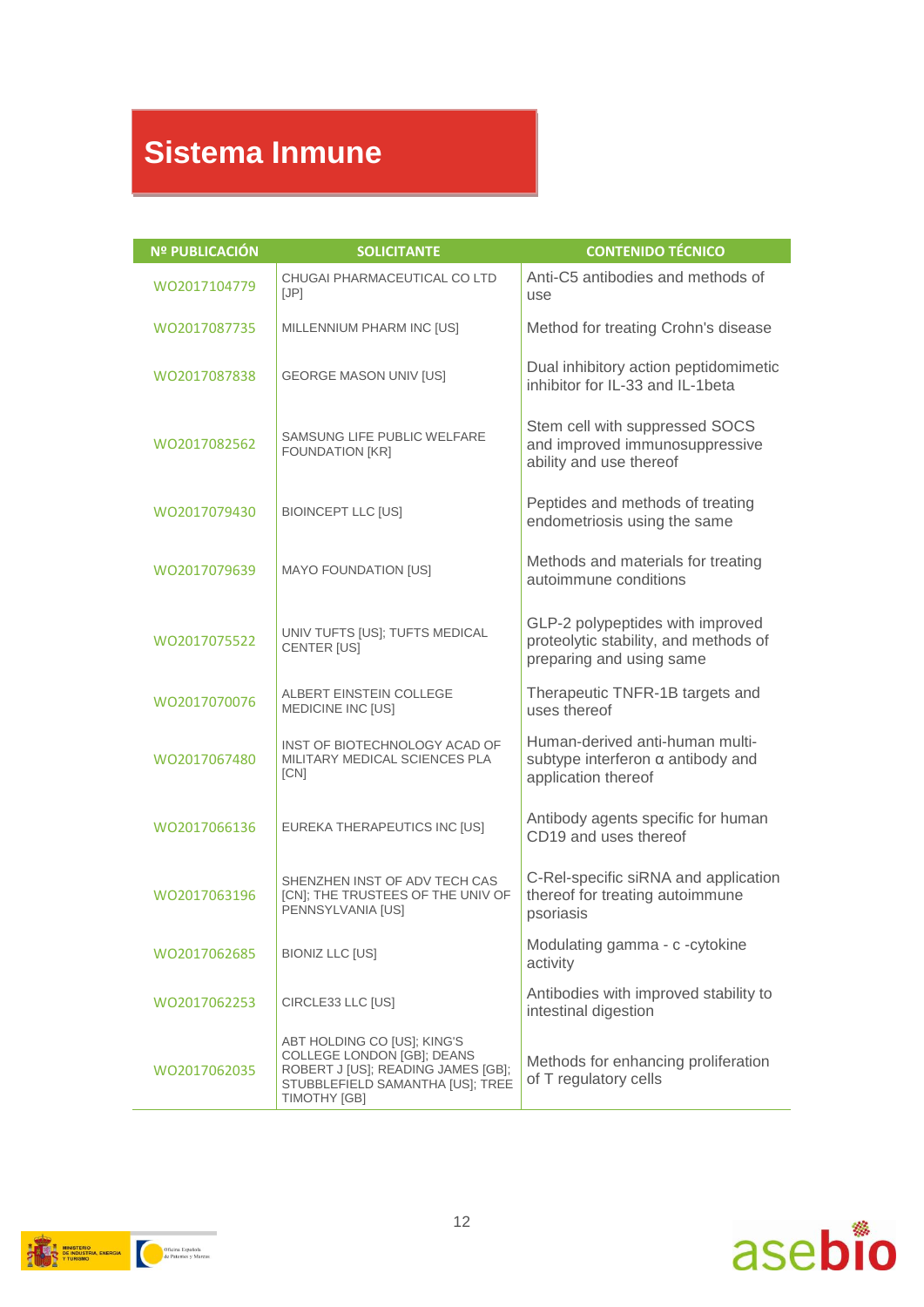| Nº PUBLICACIÓN | <b>SOLICITANTE</b>                                                                             | <b>CONTENIDO TÉCNICO</b>                                                                                                                                            |
|----------------|------------------------------------------------------------------------------------------------|---------------------------------------------------------------------------------------------------------------------------------------------------------------------|
| WO2017061655   | UNIV ULSAN FOUND FOR IND COOP<br>[KR]                                                          | Composition for diagnosing refractory<br>inflammatory bowel disease in<br>pediatric patients, comprising single<br>nucleotide polymorphism marker in<br>IL10RA gene |
| WO2017061125   | NAT INST OF BIOMEDICAL<br>INNOVATION HEALTH AND NUTRITION<br>[JP]                              | Therapy, diagnosis, and screening<br>using CARD14                                                                                                                   |
| WO2017059225   | CELGENE CORP [US]; CELGENE<br>ALPINE INVEST COMPANY II LLC                                     | TLR modulators and methods of use                                                                                                                                   |
| WO2017058752   | DARTMOUTH COLLEGE [US]                                                                         | Chimeric antigen receptor anti-<br>inflammatory cells and methods of<br>use                                                                                         |
| WO2017058828   | CHILDREN'S HOSPITAL LOS ANGELES<br>[US]                                                        | Methods for treating diseases<br>mediated by ErbB4-positive pro-<br>inflammatory macrophages                                                                        |
| WO2017048097   | KANGSTEM BIOTECH CO LTD [KR]                                                                   | Composition for preventing or<br>treating inflammatory diseases,<br>containing, as active ingredient, stem<br>cells overexpressing SOD3                             |
| WO2017044855   | UNIV RUTGERS [US]; BARNES BETSY J<br>[US]                                                      | Cell penetrating peptides that inhibit<br>IRF5 nuclear localization                                                                                                 |
| WO2017038986   | MOCHIDA PHARM CO LTD [JP]                                                                      | Method for producing recombinant<br>protein                                                                                                                         |
| WO2017044665   | IMRAN MIR [US]; KORUPOLU RADHIKA<br>[US]; TO ELAINE [US]; HARRIS JOEL<br>[US]; HASHIM MIR [US] | PCSK9 antibody preparations for<br>delivery into a lumen of the intestinal<br>tract using a swallowable drug<br>delivery device                                     |
| WO2017035017   | THE CHILDREN'S HOSPITAL OF<br>PHILADELPHIA [US]                                                | Methods of treating autoimmune<br>conditions in patients with genetic<br>variations in DcR3 or in a DcR3<br>network gene                                            |
| WO2017035010   | THE CHILDREN'S HOSPITAL OF<br>PHILADELPHIA [US]                                                | Compositions and methods for use in<br>combination for the treatment and<br>diagnosis of autoimmune diseases                                                        |
| WO2017025954   | <b>IMMUNARRAY LTD [IL]</b>                                                                     | Methods for determining the risk of a<br>systemic lupus erythematosus (SLE)<br>patient to develop neuropsychiatric<br>syndromes                                     |
| WO2017022962   | THE CATHOLIC UNIV OF KOREA<br>INDUSTRY-ACADEMIC COOP FOUND<br>[KR]                             | Composition for preventing or<br>treating immune disease, comprising<br>RIPK inhibitor as active ingredient                                                         |



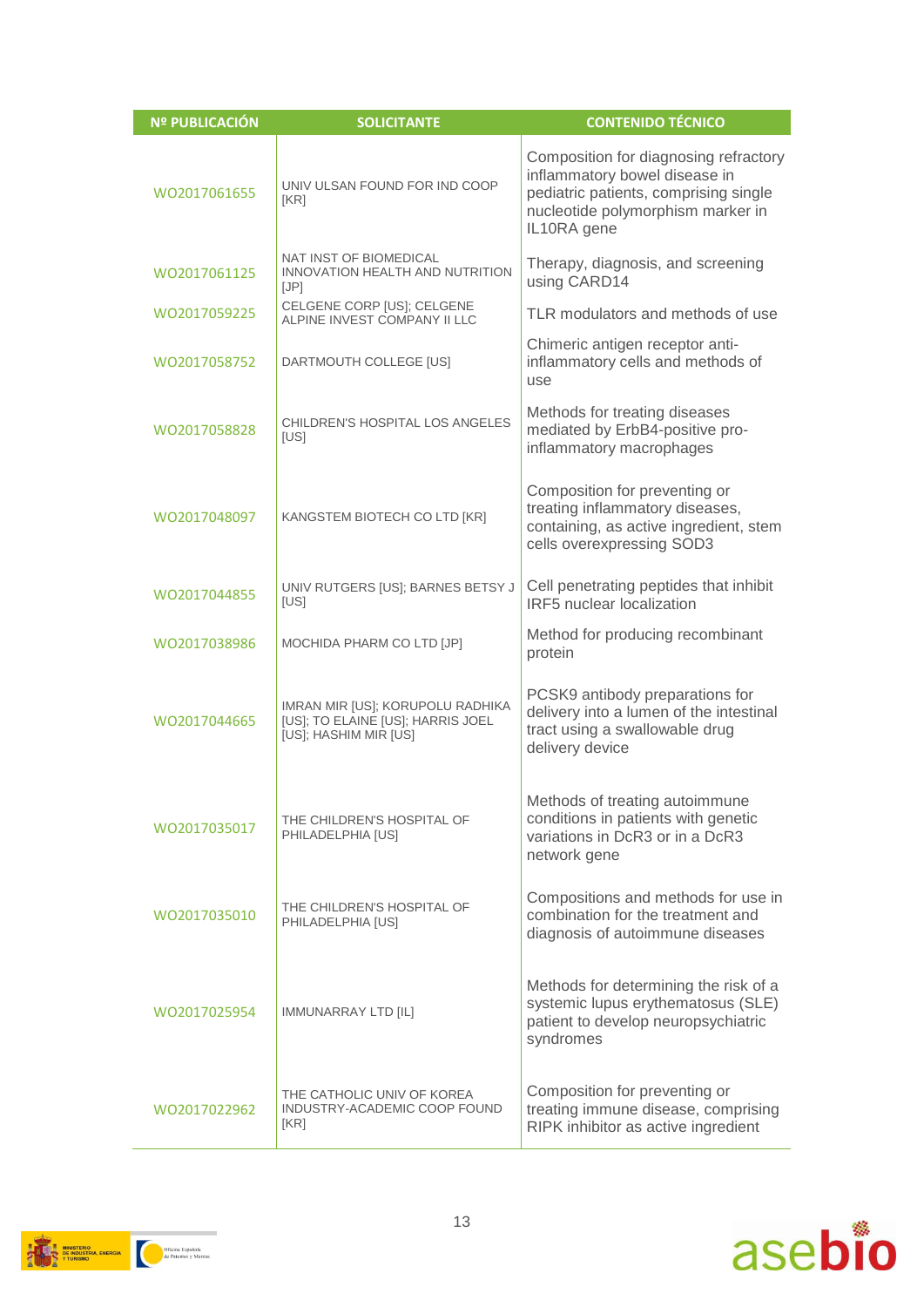| Nº PUBLICACIÓN | <b>SOLICITANTE</b>                                                                                          | <b>CONTENIDO TÉCNICO</b>                                                                                                                                                                         |
|----------------|-------------------------------------------------------------------------------------------------------------|--------------------------------------------------------------------------------------------------------------------------------------------------------------------------------------------------|
| WO2017019756   | LANKANEU INST FOR MEDICAL RES<br>[US]                                                                       | Methods and compositions for the<br>treatment of immunomodulatory<br>diseases and disorders                                                                                                      |
| WO2017018288   | NAT UNIV CORP EHIME UNIV [JP]                                                                               | Peptide fragment for treating<br>autoimmune diseases                                                                                                                                             |
| WO2017010807   | <b>MEDICINAL BIOCONVERGENCE RES</b><br><b>CENTER [KR]</b>                                                   | Novel polypeptide having chemokine<br>activity                                                                                                                                                   |
| WO2017087811   | MASSACHUSETTS INST TECHNOLOGY<br>[US]; RIPKA JULIANE FLORENTINE [DE]                                        | Engineered bacteroides outer<br>membrane vesicles                                                                                                                                                |
| WO2017093947   | NOVARTIS AG [CH]                                                                                            | Antibody cytokine engrafted<br>compositions and methods of use for<br>immunoregulation                                                                                                           |
| WO2017089794   | 4D PHARMA RES LTD [GB]                                                                                      | Compositions comprising bacterial<br>strains                                                                                                                                                     |
| WO2017085172   | ABLYNX NV [BE]                                                                                              | Improved serum albumin binders                                                                                                                                                                   |
| WO2017081320   | ABLYNX NV [BE]                                                                                              | Improved TNF binders                                                                                                                                                                             |
| WO2017064564   | <b>GLAXOSMITHKLINE INTELLECTUAL</b><br>PROPERTY LTD [GB]                                                    | Therapeutic regimens for treating<br>psoriatic arthritis with an anti-CCL20<br>antibody                                                                                                          |
| WO2017081218   | <b>UNIVERSITÄTSKLINIKUM</b><br>REGENSBURG [DE]                                                              | Anti-human IL-3 antibodies, their use<br>in treatment of a disease or<br>malfunction associated with elevated<br>expression or levels of IL-3, and their<br>use in a method to detect human IL-3 |
| WO2017070569   | OREGON HEALTH & SCIENCE UNIV<br>[US]; THE US GOV AS REPRESENTED<br>BY THE DEPT OF VETERANS AFFAIRS<br>[US]  | Compounds that bind macrophage<br>migration inhibitory factor                                                                                                                                    |
| WO2017077062   | LUDWIG-MAXIMILIANS-UNIVERSITÄT<br>MÜNCHEN [DE]; MAASTRICHT UNIV<br>[NL]; ACAD ZIEKENHUIS MAASTRICHT<br>[NL] | A peptide derived from human<br>neutrophile peptide 1                                                                                                                                            |
| WO2017072494   | UNIV OXFORD INNOVATION LTD [GB]                                                                             | Peptide and biomarker associated<br>with inflammatory disorders, and<br>uses thereof                                                                                                             |
| WO2017076924   | TIGENIX S A U [ES]                                                                                          | Mesenchymal stem cell-derived<br>exosomes and their uses                                                                                                                                         |
| WO2017076804   | GLAXOSMITHKLINE IP DEV LTD [GB]                                                                             | Treatment paradigm                                                                                                                                                                               |
| WO2017062672   | ALECTOR LLC [US]                                                                                            | Anti-TREM2 antibodies and methods<br>of use thereof                                                                                                                                              |
| WO2017072183   | UCB BIOPHARMA SPRL [BE]                                                                                     | Methods of treatment using anti-IL-<br>17A/F antibodies                                                                                                                                          |
| EP3159007      | EISAI R&D MAN CO LTD [JP]                                                                                   | Pharmaceutical composition for<br>treating rheumatoid arthritis                                                                                                                                  |



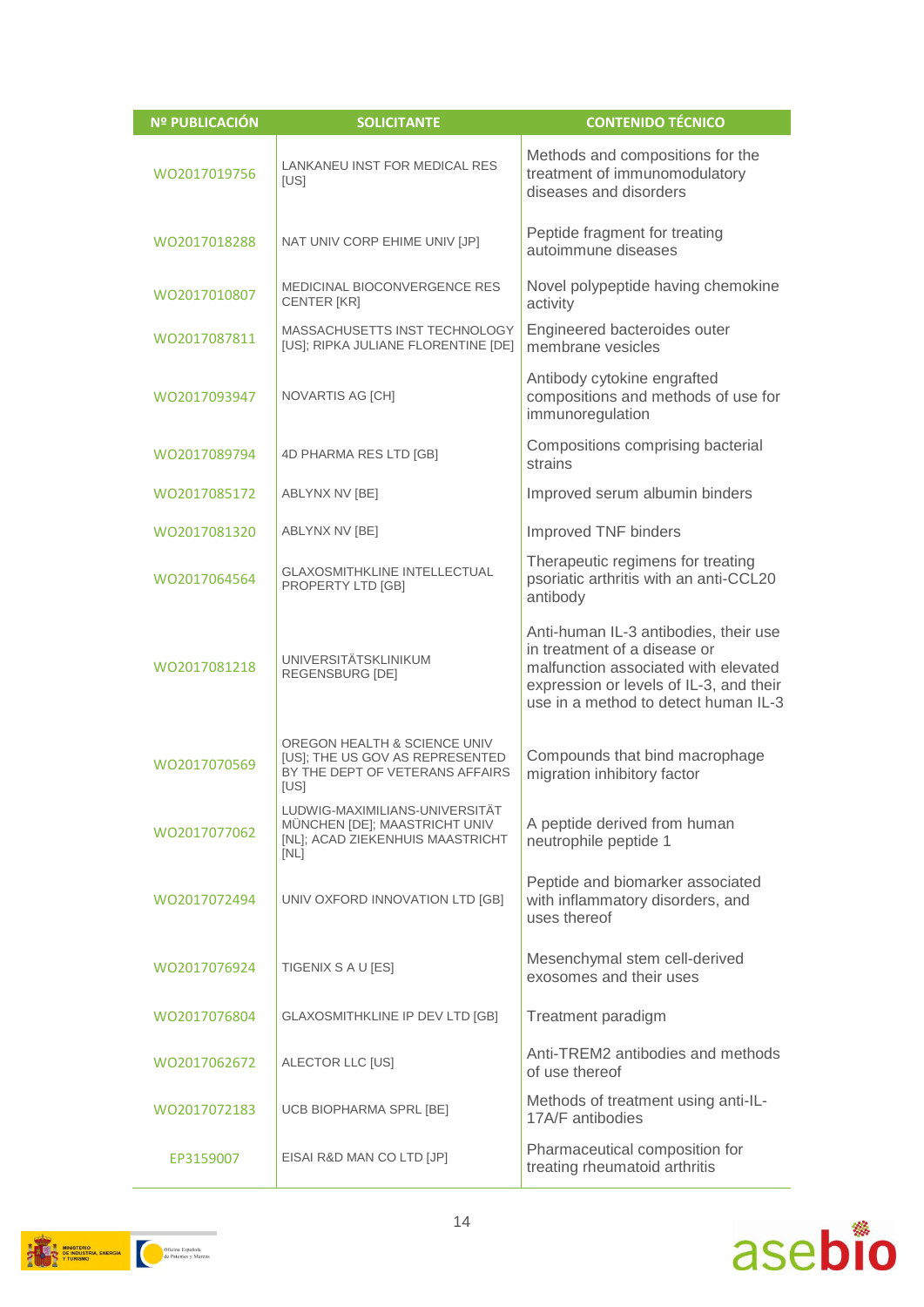| Nº PUBLICACIÓN | <b>SOLICITANTE</b>                                                                                                                                                                                                                                                        | <b>CONTENIDO TÉCNICO</b>                                                                                                     |
|----------------|---------------------------------------------------------------------------------------------------------------------------------------------------------------------------------------------------------------------------------------------------------------------------|------------------------------------------------------------------------------------------------------------------------------|
| WO2017044811   | ANDRIEN BRUCE [US]; HUNTER<br>JEFFREY [US]; MALANSON HUNTER<br>[US]                                                                                                                                                                                                       | Recombinant glycosylated<br>eculizumab and eculizumab variants                                                               |
| WO2017049024   | CEPHALON INC [US]                                                                                                                                                                                                                                                         | Antibodies that specifically bind to<br>TL <sub>1</sub> A                                                                    |
| WO2017060289   | MORPHOSYS AG [DE]; GALAPAGOS<br>NV [BE]                                                                                                                                                                                                                                   | Antagonists of IL-17C for the<br>treatment and/or prevention of atopic<br>dermatitis                                         |
| WO2017048901   | BOEHRINGER INGELHEIM INT [DE];<br>BOECHER WULF OTTO [DE]; GALLER<br>ANNETTE BETTINA [DE]; LALOVIC<br>BOJAN [US]; PADULA STEVEN JOHN<br>[US]; SCHOLL PAUL [US];<br><b>VISVANATHAN SUDHA [US]</b>                                                                           | Methods of treating inflammatory<br>diseases                                                                                 |
| WO2017050976   | INSERM (INSTITUT NAT DE LA SANTÉ<br>ET DE LA RECH MÉDICALE) [FR];<br>UNIVERSITÉ D'AIX MARSEILLE [FR];<br>GFRS (GROUPE FRANCOPHONE DE<br>RECH SUR LA SCLÉRODERMIE<br>SYSTÉMIQUE) [FR]                                                                                      | EphB2 polypeptides and uses thereof<br>for the diagnosis and treatment of<br>lupus                                           |
| EP3141907      | SYSMEX CORP [JP]                                                                                                                                                                                                                                                          | Reagent kit for detecting lupus<br>anticoagulant and method for<br>determining presence or absence of<br>lupus anticoagulant |
| WO2017050833   | <b>GLAXOSMITHKLINE INTELLECTUAL</b><br>PROPERTY MAN LTD [GB]                                                                                                                                                                                                              | Dosing regimen of combination of<br>anti-CD20 and anti-BLyS antibodies                                                       |
| WO2017040566   | BOEHRINGER INGELHEIM INT [DE]                                                                                                                                                                                                                                             | Use of anti-CD40 antibodies for<br>treatment of lupus nephritis                                                              |
| WO2017035426   | PROCTER & GAMBLE [US]:<br>ALIMENTARY HEALTH LTD [IE]                                                                                                                                                                                                                      | Bifidobacterium longum                                                                                                       |
| WO2017037150   | CENTRE NAT DE LA RECH SCIENT<br>(CNRS) [FR]; UREKA SARL [FR]                                                                                                                                                                                                              | Quaternary assemblies of water-<br>soluble non-peptide helical<br>foldamers, their use and production<br>thereof             |
| WO2017032739   | INSERM (INSTITUT NAT DE LA SANTÉ<br>ET DE LA RECH MÉDICALE) [FR];<br>UNIVERSITÉ PIERRE ET MARIE CURIE<br>(PARIS 6) [FR]; INST NAT DE LA RECH<br>AGRONOMIQUE (INRA) [FR]; CENTRE<br>NAT DE LA RECH SCIENT (CNRS) [FR];<br>ASSIST PUBLIQUE-HÖPITAUX DE<br>PARIS (APHP) [FR] | Pharmaceutical compositions for<br>preventing or treating inflammatory<br>bowel diseases                                     |
| WO2017021450   | <b>ENGMAB AG [CH]</b>                                                                                                                                                                                                                                                     | Monoclonal antibodies against BCMA                                                                                           |
| EP3167892      | INSERM (INSTITUT NAT DE LA SANTÉ<br>ET DE LA RECH MÉDICALE) [FR];<br>UNIVERSITÉ PIERRE ET MARIE CURIE<br>(PARIS 6) [FR]; INST NAT DE LA RECH<br>AGRONOMIQUE (INRA) [FR]; CENTRE<br>NAT DE LA RECH SCIENT - CNRS- [FR]                                                     | Methods and pharmaceutical<br>compositions for preventing or<br>treating imflammatory bowel<br>diseases                      |



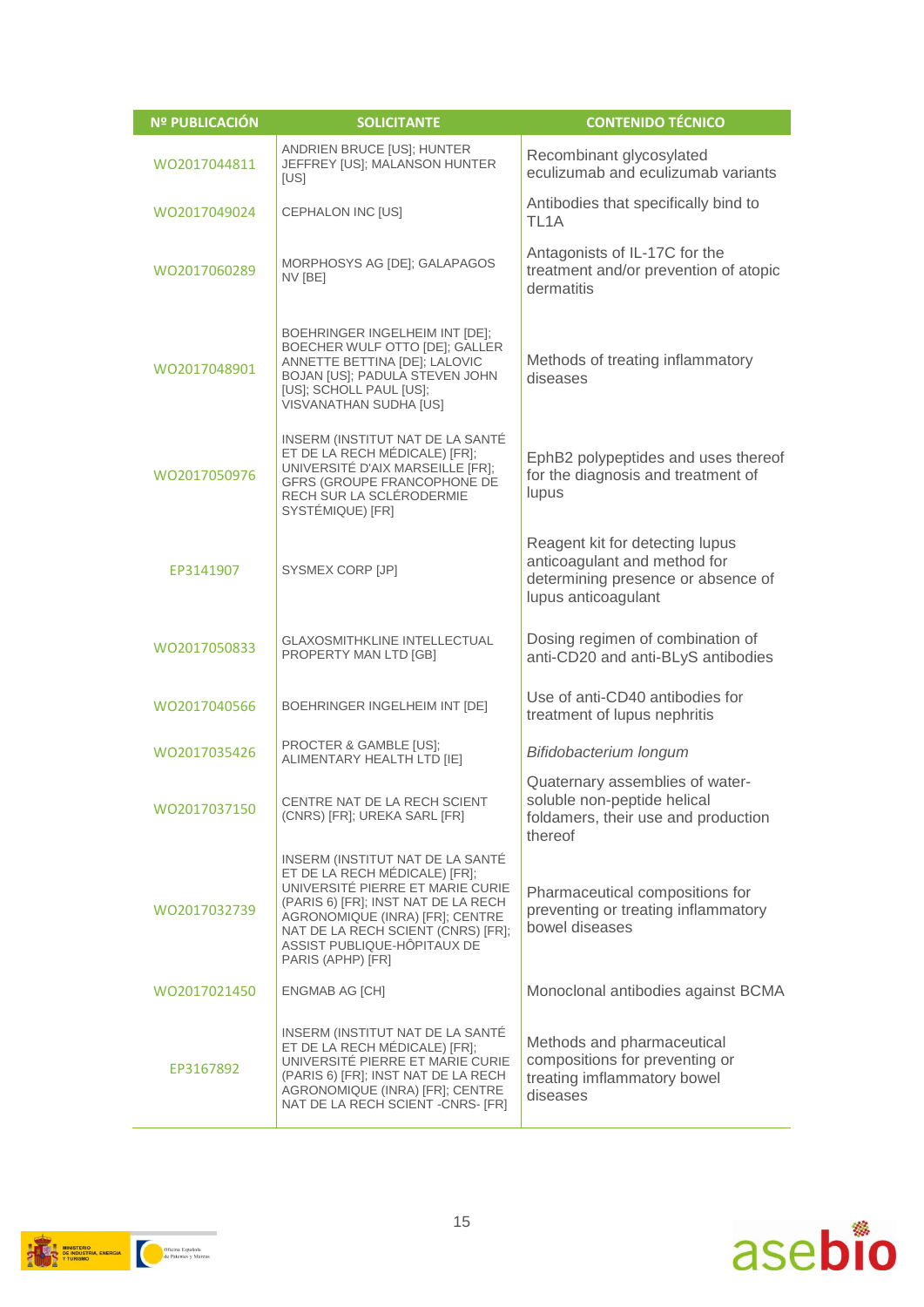# **Noticias**

#### Plan Estratégico 2017-2020 de la OEPM en materia de Propiedad Industrial

El Plan Estratégico 2017-2020 en materia de Propiedad Industrial (PI) es una iniciativa de la Oficina Española de Patentes y Marcas, Organismo Autónomo de la Administración del Estado, que pretende constituir la Propiedad Industrial como herramienta y factor clave en la toma de decisiones cotidianas de las empresas y de los emprendedores y crear a su vez una verdadera cultura basada en el conocimiento de la PI.

La OEPM apuesta porque la Propiedad Industrial se convierta en un factor clave en las decisiones que se toman cotidianamente en el ámbito empresarial y para ello, el conocimiento en materia de PI debe partir desde la formación más temprana de nuestros estudiantes. Para ello, la OEPM necesita el consorcio con socios estratégicos que apuesten por la misma vocación innovadora con visión de futuro.



Así pues mediante las 27 medidas del Plan se pretende impulsar la diferenciación, especialización y mayor rendimiento del sistema productivo español para mejorar así la posición competitiva de nuestras empresas en los mercados globales mediante el uso estratégico de los instrumentos de protección de la Propiedad Industrial (PI). En particular las pequeñas y medianas empresas (PYME) y los emprendedores, que son no sólo la fuerza motriz que impulsa nuestra economía, sino también los principales contribuyentes a la creación de puestos de trabajo.

Este Plan se enmarca dentro de la Estrategia Europa 2020 para una economía sostenible que plantea reformas hacia un modelo renovado de crecimiento basado en una economía inteligente, sostenible e integradora que disfrute de altos niveles de empleo, de productividad y de cohesión social y su objetivo son las empresas. Se trata de un proyecto que aúna esfuerzos y coordina actuaciones en los diferentes ámbitos que conciernen a la PI: industria, comercio, educación, difusión, formación, investigación, justicia y acción exterior.

[Más información](http://www.oepm.es/export/sites/oepm/comun/documentos_relacionados/Noticias/2017/2017_06_01_Plan_Estrategico_2017_2020.pdf)